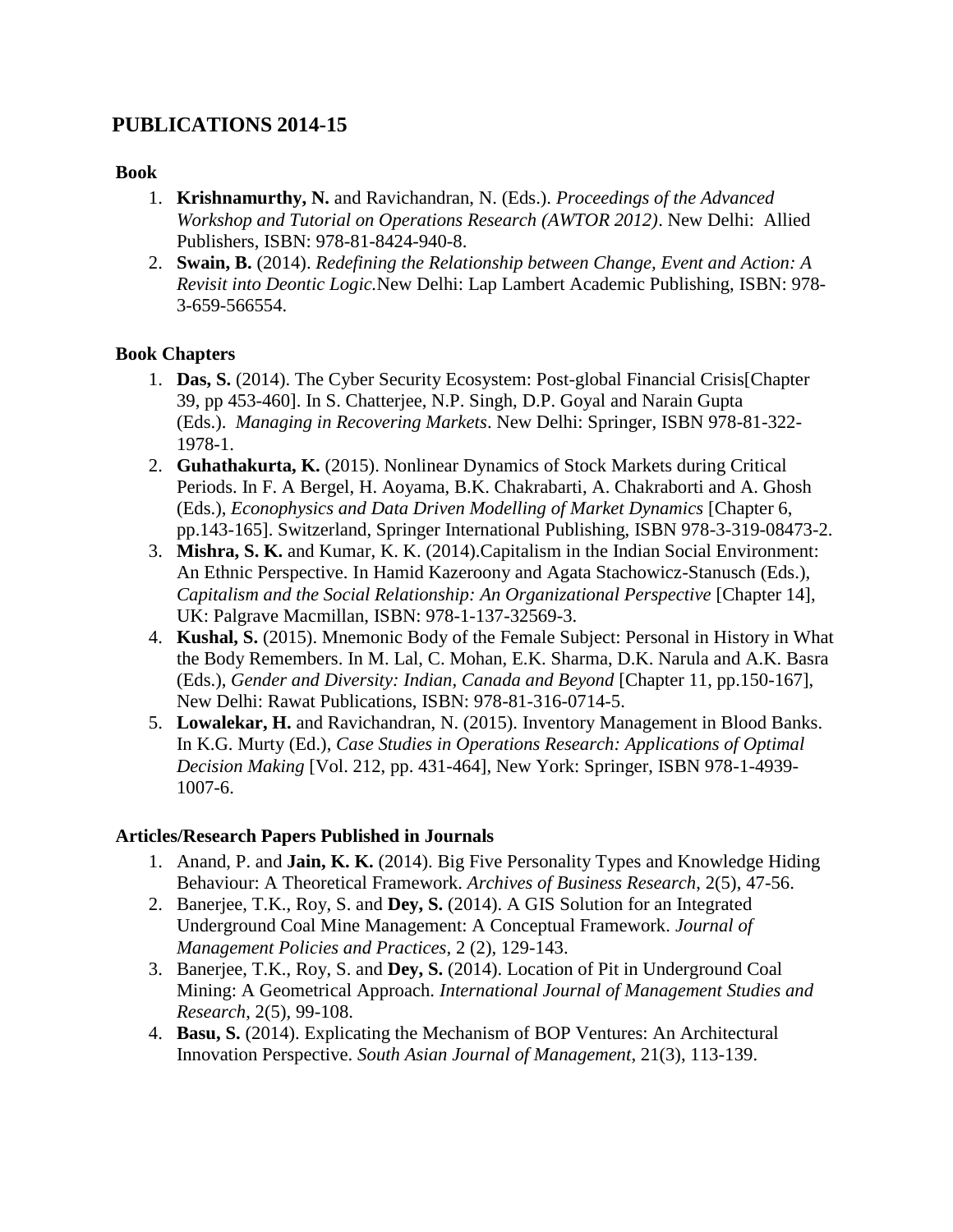- 5. **Bhattacharya , J**. and Sinha, A.(2015). Inequality in Per Capita Water Availability: A Theil's Second Measure Approach. *Desalination and Water Treatment*. Available at DOI:10.1080/19443994.2015.1006818 .
- 6. **Chanda, S. S.** and Ray, S. (2015). Optimal Exploration and Exploitation: The Managerial Intentionality Perspective. *Computational and Mathematical Organization Theory*. Available at [http://dx.doi.org/10.1007/s10588-015-9184-y.](http://dx.doi.org/10.1007/s10588-015-9184-y)
- 7. D'costa, G. and **Jayasimha, K.R**. (2015). Relooking Antecedents to Consumer Dissatisfaction through the Virtual Cosmos. *International Journal of Marketing Studies*, 7(1), 117-125. DOI: 10.5539/ijms.v7n1p117.
- 8. **Dubey, A. K.** (2014). Instability and time Scale Dependence of Beta in an Emerging Market Economics: Evidence from India. *Vikalpa*, 39(1), 41-55.
- 9. **Guhathakurta, K.** (2015). Investigating the Nonlinear Dynamics of Emerging and Developed Stock Markets. *Journal of Engineering Science and Technology Review*, 8(1), 65-71.
- 10. **Jain, K. K.**, Sandhu, M. S. and Goh, S. K. (2015). Organizational Climate, Trust and Knowledge Sharing: Insights from Malaysia. *Journal of Asia Business Studies*, 9(1), 54- 77.
- 11. **Jayasimha, K. R**. and **Billore, A.** (2015). I Complain for Your good? Re-examining Consumer Advocacy. *Journal of Strategic Marketing*, 1-17. DOI: 1080/0965254X.2015.1011204.
- 12. Jha, S., Dhanaraj, C., and **Krishnan, R**. (2014). MNE R&D in Emerging Markets: Arbitrage, Adaptation and Aggregation in Global Innovation Networks. *Academy of Management Proceedings*, 2014(1), 17650–17650. doi:10.5465/AMBPP.2014.17650abstract.
- 13. **Joshi, A.** (2014). The Dual Positioning of Commencement Rhetoric: Discursive Markers in Speeches by Ratan Tata and Steve Jobs. *The IUP Journal of Soft Skills*, 8(3), 37- 49.
- 14. **Krishnan, R. T.** (2014). Leveraging IT. *The Smart Manager*, 13(3), 28-31.
- 15. **Krishnan, R.T.** (2015). Building Systematic Innovation Capabilities: The Indian Challenge. *Indore Managers Commemorative*, February 2015, 104-106.
- 16. **Kumar, K.** and Shankar, R. L. (2015). Revisiting the Expiration Hour Effect: A High Frequency GARCH Analysis. *International Research Journal of Finance and Economics*, 129, 123-131.
- 17. **Kushal, S.** and Manickam, E. (2014). (Dis)honourable Paradigms. A Criticial Reading of Provoked, Shame and Daughters of Shame. *South Asian Diaspora*, 6(2), 225-238.
- 18. Lee, K., Park, T. Y. and **Krishnan, R. T.** (2014).Catching-up or Leapfrogging in the Indian IT Service Sector: Windows of Opportunity, Path-creating, and Moving up the Value Chain. *Development Policy Review*, 32(4), 495-518.
- 19. **Mahapatra, S.** and **Swatantra** (2015). Support My School, *IOSR Journal of Business and Management* [Special Issue International Case Study Conference, Mumbai], 5(5), 1-12.
- 20. **Mishra, A.,** Dash, S.B. and Malhotra, N. (2014). An Integrated Framework for Design Perception and Brand Equity. *Academy of Marketing Science Review*, 5(1-2),28-44.
- 21. **Mishra, A.,** Mohanty, B.K. and Dash, S.B. (2014). Effect of Consumer Design Perception on Brand Equity: Fuzzy Association Rule Application in R. *Journal of Management Research*, 15(1), 43-59.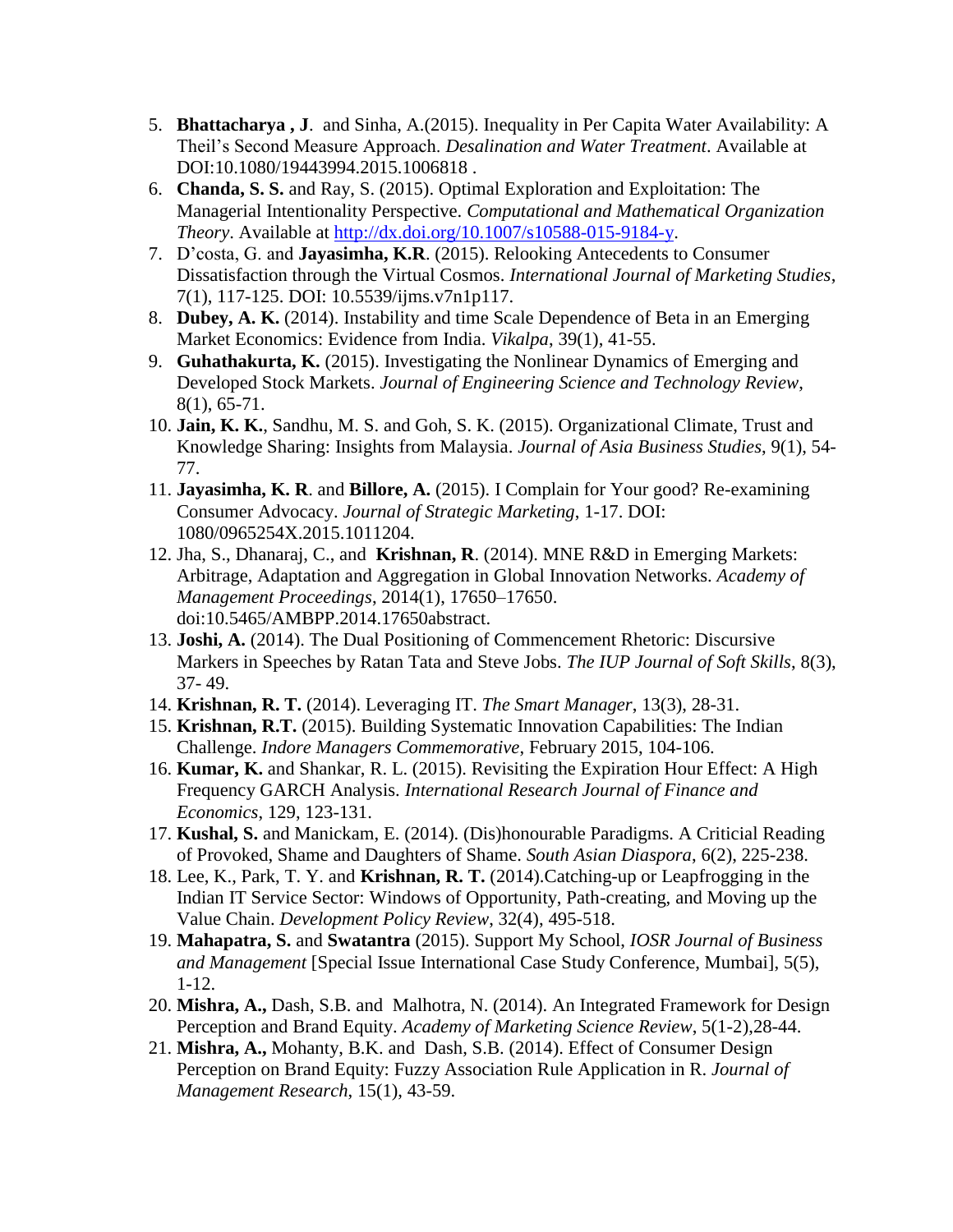- 22. **Mishra, S. K.** (2014). Linking Perceived Organizational Support to Emotional Labor. *Personnel Review*, 43(6), 845-860.
- 23. **Mukherjee, K.** (2014). Scale the Peak: Challenges of Growth and Continuity in a notfor-profit Organization, *South Asian Journal of Management*, 21(4), 166-189.
- 24. **Nambudiri, R.** (2014). Corporate Social Responsibility and Organizational Commitment. *Indian Journal of Training and Development*, 44(1), 41-47.
- 25. **Nambudiri, R.** and Totawar, A. (2014). How does Organizational Justice Influence Job Satisfaction and Organizational Commitment? Explaining with Psychological Capital. *Vikalpa*, 39(2), 83-97.
- 26. **Nargundkar, R.** and Das, N. (2014). Investigations into the Mismatches between Management Education and Practice: Agenda for Future Study. *PES Business Review*, 9(2), 26-37.
- 27. Patel, M. R. and **Selvaraj, P.** (2015). Role of Socio-cultural Factors in the Entrepreneurial Success of Jain Community. *International Journal of Indian Culture and Business Management,* 10(3), 291-304.
- 28. Rai, R and **Selvaraj, P.** (2015). Exploring Realities of Food Security: Oral Accounts of Migrant Workers in Urban India. *Economic & Industrial Democracy,* 36(1), 147-171.
- 29. Rastogi, N., Reddy, V. N. and **Kumar, K.** (2014). Order Imbalance and Returns: Evidence of Lead-Lag Relationship. *IUP Journal of Financial Risk Management*, 9(2), 34-48.
- 30. **Selvaraj, P.** (2014). Collecting Meaning-Making among Migrant Workers in India: An Interpretive Study. *Qualitative Report*, 19(90), 1-20.
- 31. **Selvaraj, P.** and Jagannathan, S. (2014). The Irrelevance of Access: Theorising Gender Dilemmas and Livelihoods. *Decision,* 41(2), 205-216.
- 32. **Selvaraj, P.** and Joseph, J. (2014). Impact of Compensation Practices on Organizational Reputation. *South Asian Journal of Management,* 21(2), 22-43.
- 33. **Sethia, D.** (2014). Public Sector Transactions for Regional Accounts: An Approach and Some Issues. *The Journal of Income & Wealth*, 36(2), 92-99*.*
- 34. **Sethia, D**. (2014). Regional Accounts of India: Methods, New Estimates, and Their Uses. *Review of Income and Wealth*. doi: 10.1111/roiw.12148.
- 35. Sharma, A. and **Nambudiri, R.** (2015). Job-leisure Conflict, Turnover Intention and the Role of Job Satisfaction as a Mediator: An Empirical Study of Indian IT Professionals. *South Asian Journal of Management*, 22(1).
- 36. Sharma, R. and **Dey, S.** (2014). Motivation for Green ICT Initiatives in Government Organisations: a Study in Indian Context. *International Journal of Intercultural Information Management*, 4(2), 142-157.
- 37. **Shrivastava, M.** (2015). Music for the Migrant's Soul: Blending the Traditional with the Topical. *Networking Knowledge: Journal of the Me CCSA Postgraduate Network,* 8(1).
- 38. **Shrivastava, M.** (2015).The Bhojpuriya Mumbaikar: Straddling Two Worlds. *Contributions to Indian Sociology*, 49(1), 77-101.
- 39. Sinha, A., and **Bhattacharya, J.** (2014). Is Economic Liberalization causing Environmental Degradation in India? An Analysis of Interventions. *Journal of Applied Business and Economics, 16(5)*, 121-136.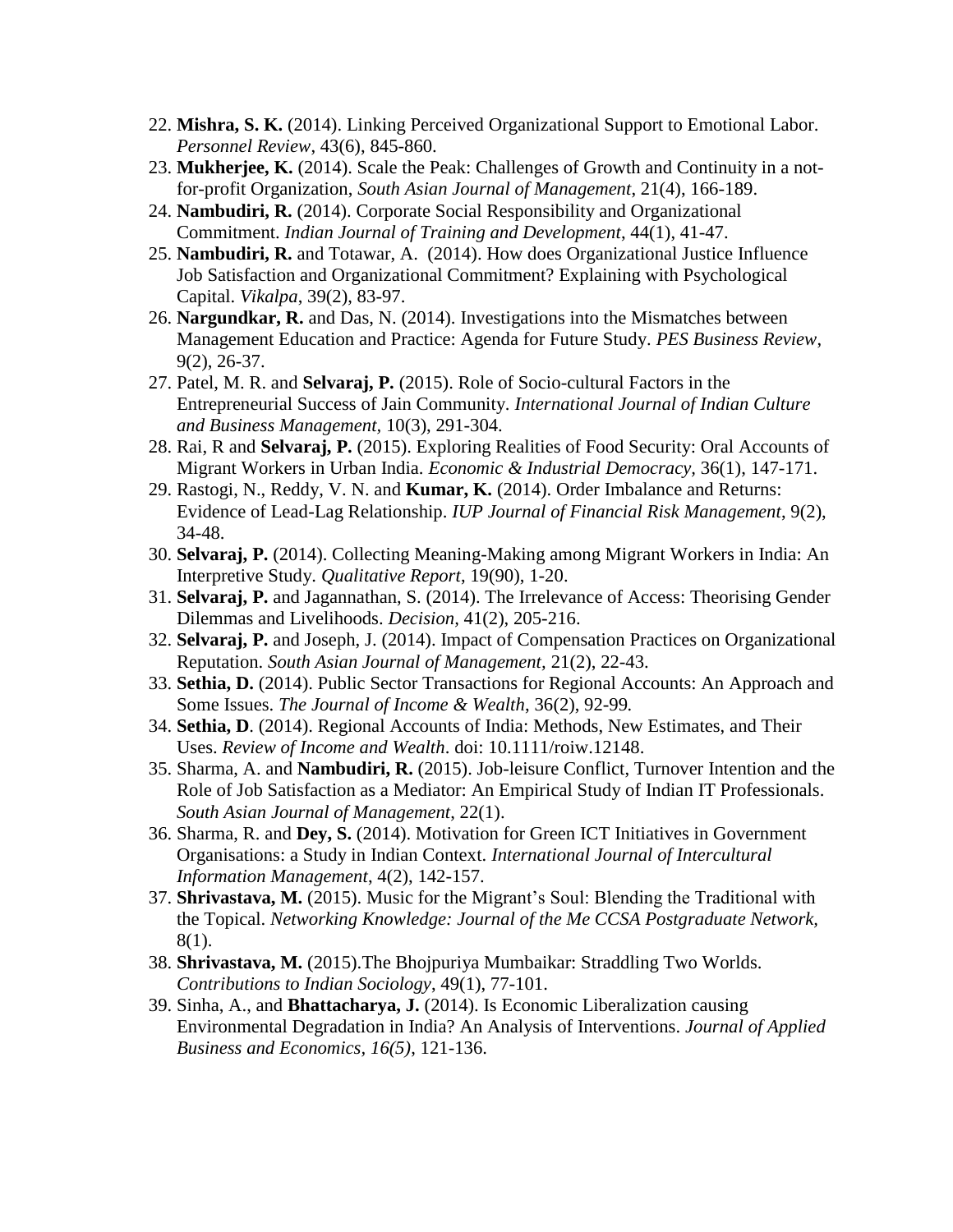- 40. Sinha, A., and **Bhattacharya, J.** (2014). Is Energy-Led Economic Growth Is Causing Climatic Shift? A Causal Analysis for India. *International Journal of Green Economics, 8(2)*, 120-133.
- 41. Soni, P. and **Krishnan, R. T.** (2014). Frugal innovation: aligning theory, practice, and public policy. *Journal of Indian Business Research*, 6(1), 29-47.
- 42. Totawar, A. and **Nambudiri, R.** (2014). Can Fairness Explain Satisfaction? Mediation of Quality of Worklife (QWL) in the Influence of Organizational Justice on Job Satisfaction. *South Asian Journal of Management*, 21(2),101-122.
- 43. Uppal, N. and **Mishra, S. K.** (2014). Moderation effects of Personality and Organizational Support on the relationship between Prior Job Experience and Academic Performance of Management Students. *Studies in Higher Education*, 39 (6), 1022-1038.

#### **Articles/Research Papers Published in Conference Proceedings**

- 1. Chakraborti, S. and **Dey, S.** (2014). Multi-Document Text Summarization for Competitor Intelligence: A Methodology. In Proceedings of the 2<sup>nd</sup> International *Symposium on Computational and Business Intelligence (ISCBI-II 2014)*. New Delhi : IEEE CPS, ISBN: 978-1-4799-7552-5.
- 2. **Krishnamurthy, N.** (2014). Some Applications of Stochastic Games. In N. Krishnamurthy and N. Ravichandran (Eds.), *Proceedings of the Advanced Workshop and Tutorial on Operations Research (AWTOR 2012)* [pp. 131-141]. New Delhi: Allied Publishers, ISBN: 978-81-8424-940-8.
- 3. **Lowalekar H.** (2014). Spreadsheet Modelling: A Technical Note. In N. Krishnamurthy and N. Ravichandran. (Eds.). *Proceedings of the Advanced Workshop and Tutorial on Operations Research (AWTOR 2012)* [pp. 116-122]. New Delhi: Allied Publishers, ISBN: 978-81-8424-940-8.
- 4. Mane, P., **Krishnamurthy, N**. and Ahuja, K. (2014). Externalities and Stability in Social Cloud. In *The 2014 5th International Conference on Game Theory for Networks (GameNets 2014)* [pp. 50–55]. IEEE, ISBN: 9781479979035, doi:10.1109/GAMENETS.2014.7043730.
- 5. Tomer, G. and **Mishra, S. K.** (2014). Understanding Person Technology Fit and Analysing its Influence on Work Related Outcomes among IT Professionals. In *Pacific Asia Conference on Information Systems (PACIS) 2014 Proceedings*. Available at [http://aisel.aisnet.org/pacis2014/113.](http://aisel.aisnet.org/pacis2014/113)
- 6. Trivedi, S. K. and **Dey, S.** (2014). A Study of Ensemble based Evolutionary Classifiers for Detecting Unsolicited Emails. In *Proceedings of the 2014 Conference on Research in Adaptive and Convergent Systems RACS '14* [pp.46-51]. New York: ACM Press, ISBN: 978-1-4503-3060-2.
- 7. Vakeel, K., and **Dey, S.** (2014). Impact of News Articles on Stock Prices. In *Proceedings of the 6th IBM Collaborative Academia Research Exchange Conference (I-CARE) on I-CARE 2014 – I-CARE 2014* [pp.1-4]. New York: ACM Press, doi>10.1145/ 2662117. 2662123.

#### **Papers Presented at Conferences/Workshops**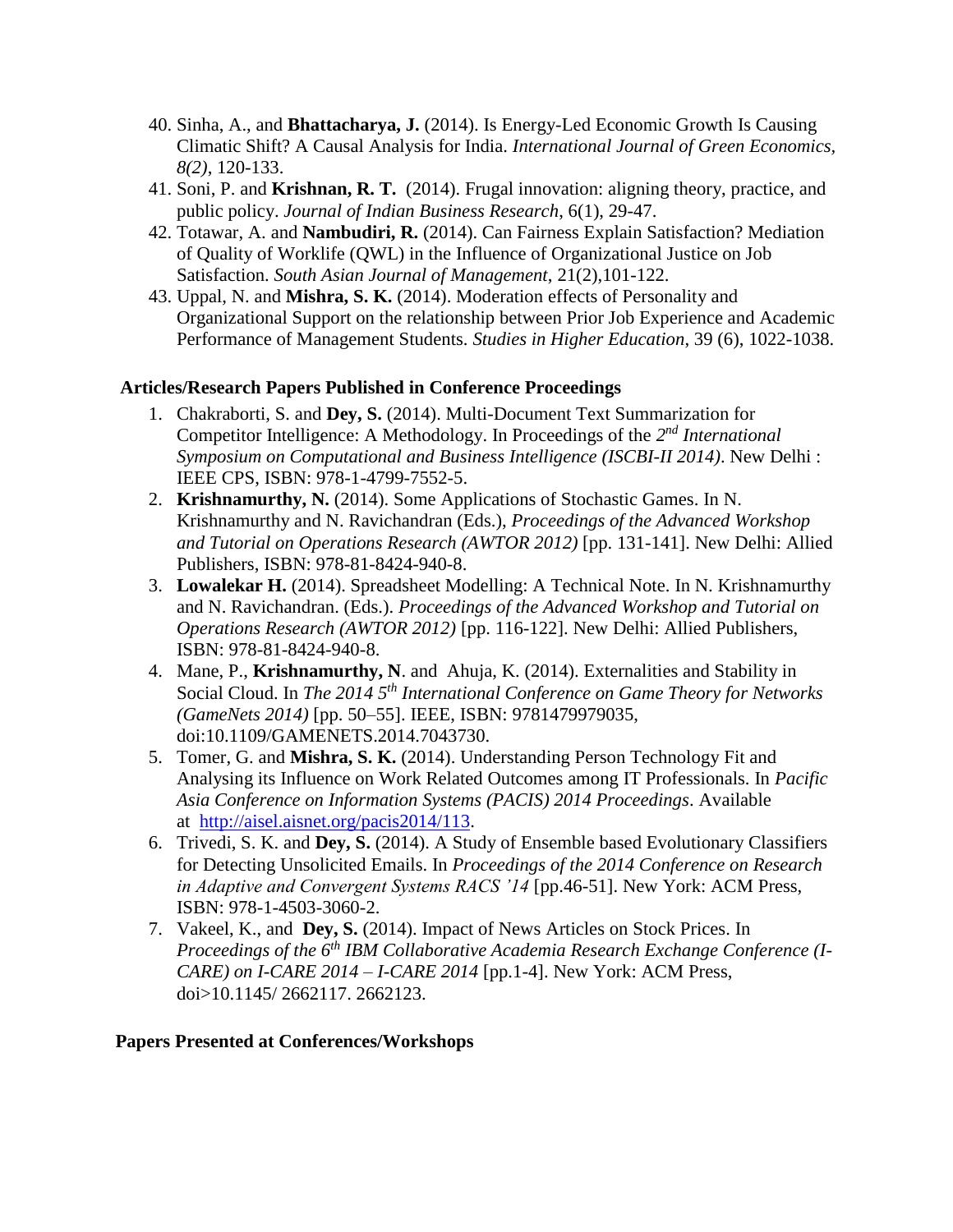- 1. Babu,S., **Krishnamurthy, N.** and Parthasarathy, T. (2015). Completely Mixed Stochastic Games. Presented at *Workshop on Applied Optimization Models and Computation* held during January 28-30, 2015 at Indian Statistical Institute, Delhi.
- 2. **Billore, A.** and **Jayasimha, K.R**. ( 2015). Television metrics: is there an easy fix?. Presented at *4 th Asian Management and Case (AMRC) Conference on Management Issues in Emerging Markets for Sustainable Business* jointly organized by Universiti Sains Malaysia (USM), Indian Institute Of Management, Bangalore & Lahore University of Management Sciences (LUMS) held during January 10-11, 2015 at Penang, Malaysia.
- 3. Chakraborti, S. and **Dey, S.** (2014). Multi-Document Text Summarization for Competitor Intelligence: A Methodology. Presented at *14th Consortium of Students in Management Research 2014* (*COSMAR)* held during November 21-22, 2014 at Indian Institute of Science, Bangalore.
- 4. Chakraborti, S. and **Dey, S.** (2014). Multi-Document Text Summarization for Competitor Intelligence: A Methodology (Revised). Presented at the 2<sup>nd</sup> International *Symposium on Computational and Business Intelligence (ISCBI-II 2014)* held during December 7-8, 2014 at New Delhi.
- 5. **Chauhan, G.S.** ( 2014). Reconciling Theory and Evidences for Corporate Financing in India. Presented at 2<sup>nd</sup> PAN-IIM World Management Conference (PAN-IIM WMC *2014)* held during November 5-8, 2014 at Indian Institute of Management Kozhikode.
- 6. **Chauhan, G.S**. (2014). Are Firms Capital Constrained? Evidence from Corporate Financing in India. Presented at *World Finance Conference held during July 2-4, 2014 at Venice.*
- 7. Chhillar, P. and **Ramana, L.V.** (2014). Role of Earnings Management and Capital Structure in Signaling Financial Distress: A Firm Life Cycle Perspective. Presented at *Doctoral Students Conference (IMRDC) 2014* held during December 22-23, 2014 at The Indian Institute of Management Bangalore.
- 8. Chhillar, P. and **Ramana, L.V.** (2014). Role of Earnings Management and Capital Structure in Signaling Financial Distress: A Firm Life Cycle Perspective (Revised). Presented at *9 th Yale Great Lakes International Management Conference* held on December 29, 2014 at Chennai.
- 9. Chhillar, P. and **Ramana, L.V.** (2015).Role of Earnings Management and Capital Structure in Signaling Financial Distress: A Firm Life Cycle Perspective (Revised). Presented at *American Accounting Association Southwest Regional Meeting* held during 11-14, 2015 at Houston, Texas.
- 10. **Das, S.** (2015). E-loyalty Post Flash Sales Debacle in E-tailing: Moderating Role of Perceived Justice due to Apology. Presented at *Information Systems Symposium* held on January 3, 2015 at Indian School of Business, Hyderabad.
- 11. **Guhathakurt, K.** and Mitra, S. (2014). Building Strategies to Combat Environmental Variability. Presented at 2<sup>nd</sup> PAN-IIM World Management Conference (PAN-IIM WMC *2014)* held during November 5-8, 2014 at Indian Institute of Management Kozhikode.
- 12. **Guhathakurta, K.** and Marwan, N. (2014). Investigating Chaos in Emerging and Developed Stock Markets using Recurrence Network Analysis. Presented at *4 th India Finance Conference 2014* held during December 17-19,2014 at the Indian Institute of Management Bangalore, Bangalore.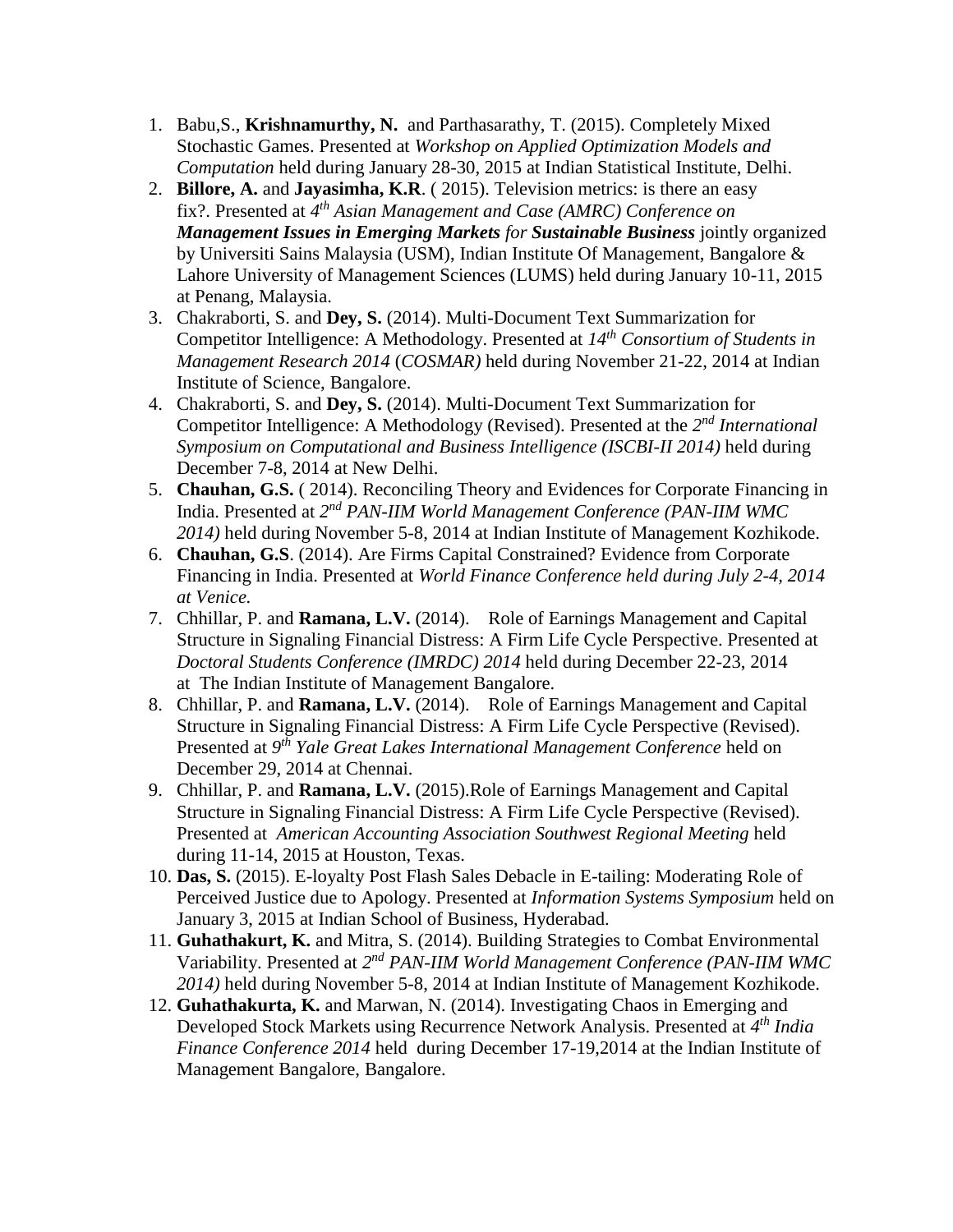- 13. **Gunta, S.** and Kapoor, P. S. (2014). Is Social Media A Strong Tie Phenomenon Too? The Case & An Investigation of Facebook. Presented at the 2<sup>nd</sup> PAN-IIM World *Management Conference (PAN-IIM WMC 2014)* held during November 5-8, 2014 at Indian Institute of Management Kozhikode.
- 14. **Jayasimha, K.R.** and **Billore, A**. ( 2014). Consumer Advocacy: An Investigation. Presented at *8 th Great Lakes NASMEI Marketing Conference: An International Marketing Conference in India* held during December 26-27, 2014 at the Great Lakes Institute of Management Campus in Manamai, Chennai.
- 15. **Jayasimha, K.R.** and **Billore, A.** (2015). Advocacy and Trust: An Investigation in the Service Failure Context. Presented at *4 th Asian Management and Case (AMRC) Conference on Management Issues in Emerging Markets for Sustainable Business* jointly organized by Universiti Sains Malaysia (USM), Indian Institute Of Management, Bangalore & Lahore University of Management Sciences (LUMS) held during January 10-11, 2015 at Penang, Malaysia.
- 16. Jagannathan, S., Rai, R . and **Selvaraj, P.(2014).**The Quest of a Subaltern: Resistance for De-Prisoning. Presented at *73rd Academy of Management Conference* held during August 9-13, 2014 at Orlando, Florida.
- 17. Kapoor, P.S. and **Gunta, S.** (2014). Don't Underestimate the Power of A Common Man (on social media)!. Presented at The Case Centre Anniversary Conference 2014 on *Crossing Continents: Explore, Discover, Learn held on September 8-9, 2014 at Indian* Institute of Management, Bangalore.
- 18. Kapoor, P.S. and **Gunta, S.** (2014). How does Anonymous Communication Impact Reputations?. Presented at *IAMCR's 2014 Conference on Region as Frame: Politics, Presence, Practice* organized by International Association for Media and Communication Research (IAMCR) held during July 15-19, 2014 at Hyderabad.
- 19. Kaushik, K. and **Dey, S.** (2014). Framework for Identifying M-government Applications for Agriculture Sector. Presented at *5 th International Conference on Advances in Computer Sciences, Software Solutions, E-Learning, Information & Communication Technology (ACSEICT– 2014)* held during September 6-7, 2014 at Jawaharlal Nehru University, New Delhi.
- 20. **Koth, K. K.** (2014). Market Quality, Market Reforms and Investor Familiarity. Presented at *13th Capital Markets Conference* organised by Indian Institute of Capital Markets, Navi Mumbai held during December 18-19, 2014 at Navi Mumbai.
- 21. **Krishnamurthy, N.** and Parthasarathy, T. (2014). Algorithmic and Complexity Theoretic Aspects of Stochastic Games and Polystochastic Games. Presented at *25th International Conference on Game Theory* held during July 07-11, 2014 at Stony Brook University, New York.
- 22. **Krishnamurthy, N.** Mane, P. and Ahuja, K. (2015). Stochastic Social Cloud. Presented at *Chennai Mathematical Institute Alumni Conference* held during January 7-10, 2015 at CMI campus, Chennai.
- 23. **Kumar, B.** (2015). Exploring Expenditure and Consumption on Different Commodity Groups Across Indian Households: Emerging Patterns and Policy Implications. Presented at *Emerging Markets Conference* held during January 20-22, 2015 at The Institute of Management Technology Dubai.
- 24. **Kumar, B.** and Ranjan, R. (2014). An Empirical Investigation of ROI on Social Media Based Political Campaigning: Evidence from an Emerging Economy using Lanchester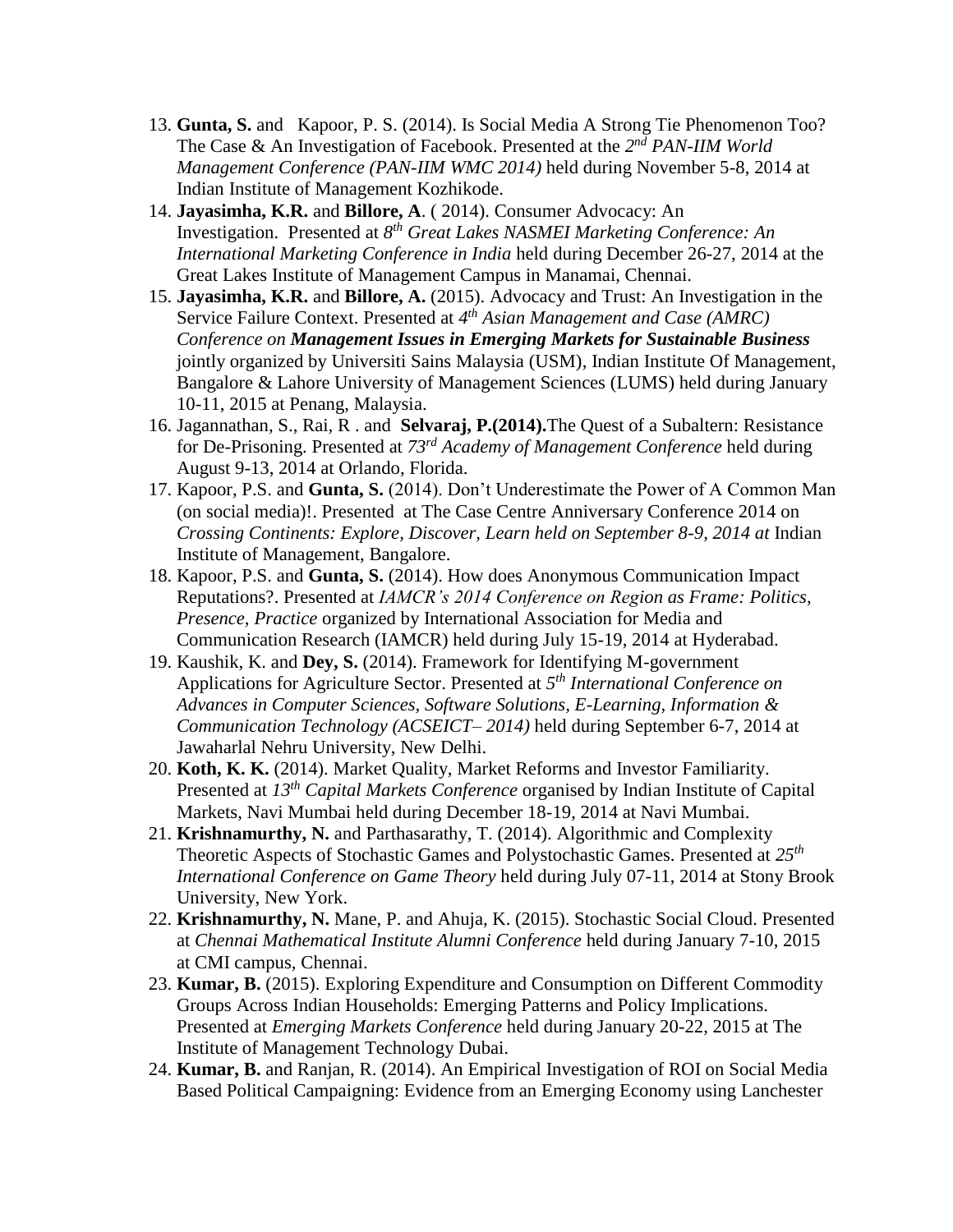Model. Presented at *MARCON* held during December 18-20, 2015 at Indian Institute of Management Calcutta.

- 25. **Kumar, K. K.** and **Mishra, S. K.** (2014). Assuming Corporate Responsibilities in Lawless Situations: Case Study of a News Media Organization. Presented at the *Academy of International Business 2014 Annual Meeting* held during June 23-26, 2014 at Vancouver, Canada.
- 26. **Kumar, K. K.** and **Mishra, S. K**. (2014). Faking News: How a News Satire Portal helps Uphold Journalism Ethics. Presented at the *5 th World Business Ethics Forum* organized by University of Macau held during December 9-11, 2014 at Macau.
- 27. **Kushal, S.** (2014).Striking the Right Tone: Skin Colour and the Myriad Shades of Racial Angst. Presented at *4 th Global Conference Images of Whiteness: Exploring Critical Issues* held during July 21-23, 2014 at Mansfield College, Oxford.
- 28. **Lowalekar, H**., Santanam, R. and Vinze, A.(2015). Blood Distribution Game. Presented at *INFORMS Annual Meeting* 2014 held during November 9-12, 2015 at San Francisco.
- 29. Majumdar, B. & **Jayasimha, K. R.** (2014).Teaching the Customer the Way of the Organization :the Role of Transfer or Training. Presented at *Great Lakes-North American Society for Marketing Education in India Marketing Conference 2014* held during December 29, 2014 at Great Lakes Institute of Management, Chennai.
- 30. Majumdar, B. and **Nambudiri, R.** (2014). Expectancy Beliefs, Marketability and Employee Outcomes: Managing MBA Graduates in Multinational Corporations. Presented at *9 th Yale Great Lakes International Management Conference* held on December 29, 2014 at Chennai.
- 31. Majumdar, B. and **Nambudiri, R**. (2014). Understanding Voluntary Employee Turnover From a Switching Cost Perspective: A Conceptual Model. Presented at *British Academy of Management Conference 2014* held during September 9-11, 2014 at Belfast, Northern Ireland.
- 32. Majumdar, B. and **Nambudiri, R.** (2014).What Makes the Grass Green on the Other Side? The Role of Expectancy Beliefs in Voluntary Job Switching. Presented at *The 14th Consortium of Students in Management Research 2014 (COSMAR)* held during November 21-22, 2014 at Indian Institute of Science, Bangalore.
- 33. Mane, P., **Krishnamurthy, N.** and Ahuja, K. (2014). Externalities and Stability in a Social Cloud. Presented at *5 th International Conference on Game Theory for Networks (Game Nets)* held during November 25-27, 2014 at Beijing, China.
- 34. **Mishra, S. K.** and **Kumar, K. K.** (2014). Affective Well-Being in Organizational Context: A Study Among Medical Sales Representatives in India. Presented at the *2 nd PAN-IIM World Management Conference (PAN-IIM WMC 2014)* held during November 5-8, 2014 at Indian Institute of Management Kozhikode.
- 35. **Mukherjee, K.** (2014). Co-opting Formal and Informal Structures: Capturing how Project-based Companies really Work. Presented at 2<sup>nd</sup> PAN-IIM World Management *Conference (PAN-IIM WMC 2014)* held during November 5-8, 2014 at Indian Institute of Management Kozhikode.
- 36. **Mukherjee, K.** (2014). Mandatory CSR for Philanthropy in India: Test of CEO Leadership – Implementation Challenges of Substance over form. Presented at  $2^{nd} PAN$ -*IIM World Management Conference (PAN-IIM WMC 2014)* held during November 5-8, 2014 at Indian Institute of Management Kozhikode.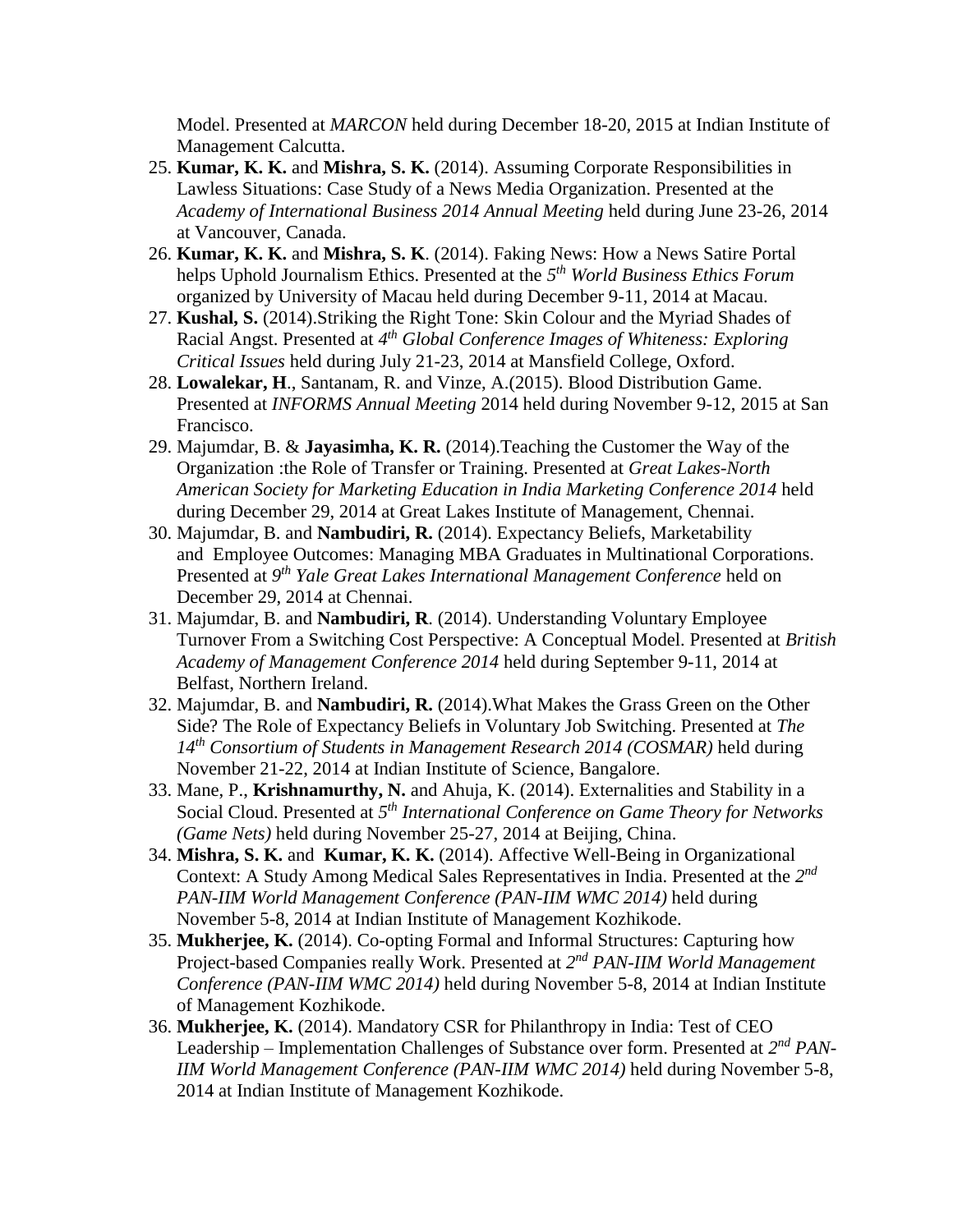- 37. **Mukherjee, K.** (2014). Skill Development in India: Challenges to Address. Presented at *Workshop on Interrogating Rural-Urban Transitions: Dominant and Alternative Conceptualizations* held during August 27-28, 2014 at Institute of Rural Management, Anand.
- 38. **Mukherjee, K.** (2015). Mandated Corporate Social Responsibility (mCSR) in India: Implication in Context of Hard Legislation. Presented at *3 rd Business Systems Laboratory International Symposium* held during January 21-23, 2015 at Perugia, Italy.
- 39. **Mukherjee, K.** (2015). Self-Organized Forms: Contingent Factors. Presented at *3 rd Business Systems Laboratory International Symposium* held during January 21-23, 2015 at Perugia, Italy.
- 40. **Mukherjee, K.** and **Aggarwal-Gupta, M.** (2015). Hubtown: Bottom Up Approach to Performance Management. Presented at *5 th Asian Invitational Conference on Family Business* held during February 6-8, 2015 at The Indian School of Business, Hyderabad.
- 41. **Nambudiri, R.** and Totawar, A. (2014). Explaining how Organizational Justice Influences Job Satisfaction and Organizational Commitment: Using Quality of Work Life as a Mediator. Presented at the *28th International Congress of Applied Psychology* held during July 8-13, 2014 at Paris.
- 42. **Nargundkar, R.** and Mulky, A. (2014). Positioning of Social Media Brands by Value Provided to Users. Presented at *GTAR International Conference* held during June 2-3, 2014 at Bali, Indonesia.
- 43. **Nargundkar, R.** and Mulky, A. (2014).Exploring the Relationship between Perceived Benefits and Social Media Brands Using Discriminant Analysis. Presented at *International Conference on Social Media Marketing* held during July 25-26, 2014 at Bangalore.
- 44. **Nayak, A. K.** (2015). Gulabi Gang: Sphere heading a Social Movement with a Difference. Presented at *20th International Conference on Alternative Future and Popular Protest* organized by Manchester Metropolitan University held during March 30-April 1, 2015 at Manchester, United Kingdom.
- 45. **Nidugala, G. K.** and Shukla, R. (2014). Portugal's Banking Sector, Safe or Not. Presented at Global Summit on Management Cases held during December 12-13, 2014 at the Indian Institute of Management Raipur, Chhattisgarh**.**
- 46. **Nidugala, G. K.** and Shukla, R. (2015). Indian Rupee Crisis 2013. Presented at *4 th Asian Management and Case (AMRC) Conference on Management Issues in Emerging Markets for Sustainable Business* jointly organized by Universiti Sains Malaysia (USM), Indian Institute Of Management, Bangalore & Lahore University of Management Sciences (LUMS) held during January 10-11, 2015 at Penang, Malaysia.
- 47. **Parvez, A.** (2014). Subscription and Licensing: Issues and Challenges. Presented at *National Seminar on Evolving Library as a Learning Resource Centre: Challenges and New Horizon* organized by CKT Arts, Commerce and Science College, New Mumbai held during November 14-15, 2014 at New Mumbai.
- 48. Patel, M. R. and **Selvaraj, P.** (2015). Relevance of Gandhian Education System and Economic Model in Contemporary Times: A Case Study. Presented at *International Conference on Creativity and Innovation at Grass Roots* held during January 19-22, 2015 at Indian Institute of Management, Ahmedabad.
- 49. Rajani,K. S. and **Gunta, S.** (2014). Building a Microfinance Institution: The Extensive Approach and its challenges. Presented at *9 th Annual International Conference on*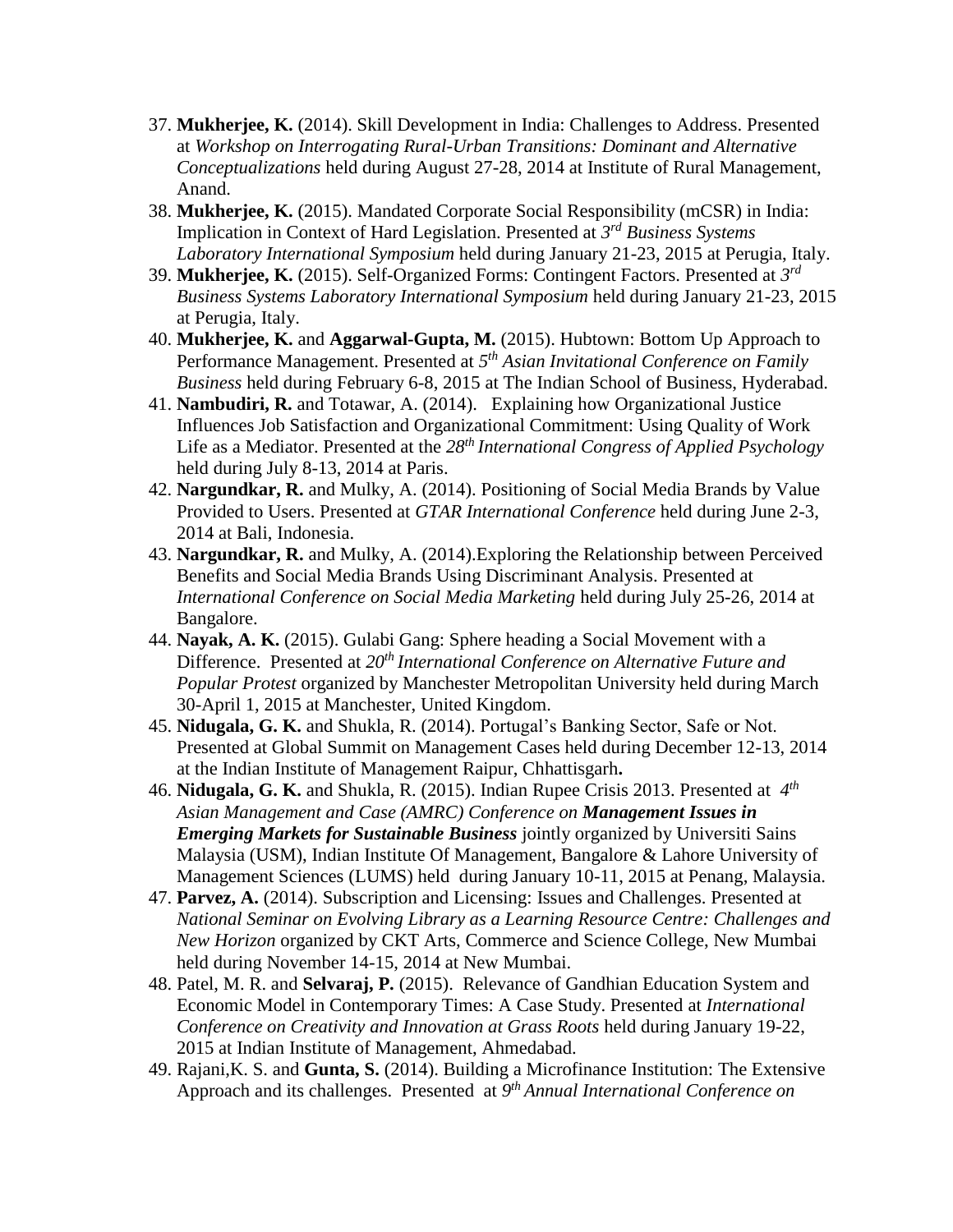*Public Policy and Management* held during August 11-13, 2014 at Indian Institute of Management, Bangalore.

- 50. **Ray, S.** (2014). A Decision Framework for using Mood as Context in Recommender Systems. Presented at *20th Conference of International Federation of Operation Research 2014* held during July 13-18, 2014 at Barcelona, Spain.
- 51. **Salwan, P**. and Pandey, A. (2014). The Influence of Top Management Team's Intent on the Decision-Making Processes Related to Internationalization. Presented at *Annual Meeting of the Academy of International Business (AIB) Southeast USA* held during October 23-25, 2014 at Miami, Florida.
- 52. **Selvaraj, P.** and Patel, M. (2014). Tiny Tech Limited: Is Small Beautiful?. Presented at *Global Summit of Management Cases (GSMC-2014)* held during December 12-13, 2014 at Indian Institute of Management Raipur, Chhattisgarh.
- 53. Sharma, R. and **Dey, S.** (2014). Developing an E-Government Adoption Model Determinants of Citizen Adoption in the Indian Context. Presented at  $2^{nd}$  *PAN-IIM World Management Conference 2014* held during November 5-8, 2014 at the Indian Institute of Management Kozhikode.
- 54. **Shrivastava, M.** (2014). Packaging Cultural Memory for the Bhojpuri Migrant. Presented at 11<sup>th</sup> Annual Postgraduate Conference of the MeCCSA Postgraduate Network on *Global Interdependence: Knowledge, Experience and Theory* organized by [Higher Education Academy,](http://www.heacademy.ac.uk/) the [MeCCSA Postgraduate Networka](http://www.meccsa.org.uk/postgraduate-network/)nd the [Institute of](http://ics.leeds.ac.uk/)  [Communications Studies,](http://ics.leeds.ac.uk/) University of Leeds held during June 23-24, 2014 at the University of Leeds, UK.
- 55. **Shrivastava, M.** (2014). Sleaze, Slur and the Desire for a Sanitized Identity. Presented at *IAMCR's 2014 conference on Region as Frame: Politics, Presence, Practice* organized by International Association for Media and Communication Research (IAMCR) held during July 15-19, 2014 at Hyderabad.
- 56. Shukla, R. and **Nidugala, G. K.** (2014). Determinants of Corporate Saving In India, A Panel Data Analysis. Presented at 2<sup>nd</sup> PAN-IIM World Management Conference 2014 held during November 05-08, 2014 at the Indian Institute of Management Kozhikode.
- 57. Sinha, A. and **Bhattacharya, J.** (2014). Economic Liberalization and Environmental Degradation in India: A Causal Analysis of Interventions. Presented at *Antibes 13th International Academic Conference* Organized by the International Institute of Social and Economic Sciences hels during September 15-18, 2014 at Antibes, France.
- 58. Sinha, A. and **Rastogi, S.** (2014). Collaboration between Central and State Government and Environmental Quality: Evidences from Indian Cities. Presented at *Winter School 2014* held during December 15-17, 2014 at Delhi School of Economics, New Delhi.
- 59. **Swatantra** (2015). Role of Advertisements in a Gender Sensitive Society. Presented at *12th AIMS International Conference on Management* Organized by The Association of Indian Management Scholars International and Indian Institute of Management Kozhikode held during January 2 -5, 2015 at Indian Institute of Management Kozhikode.
- 60. **Thaker, K**. and Jain, A. (2014). Case Study: BRTS Indore. Presented at *Case Centre Anniversary Conference* held during September 8-9, 2014 at Indian Institute of Management Bangalore.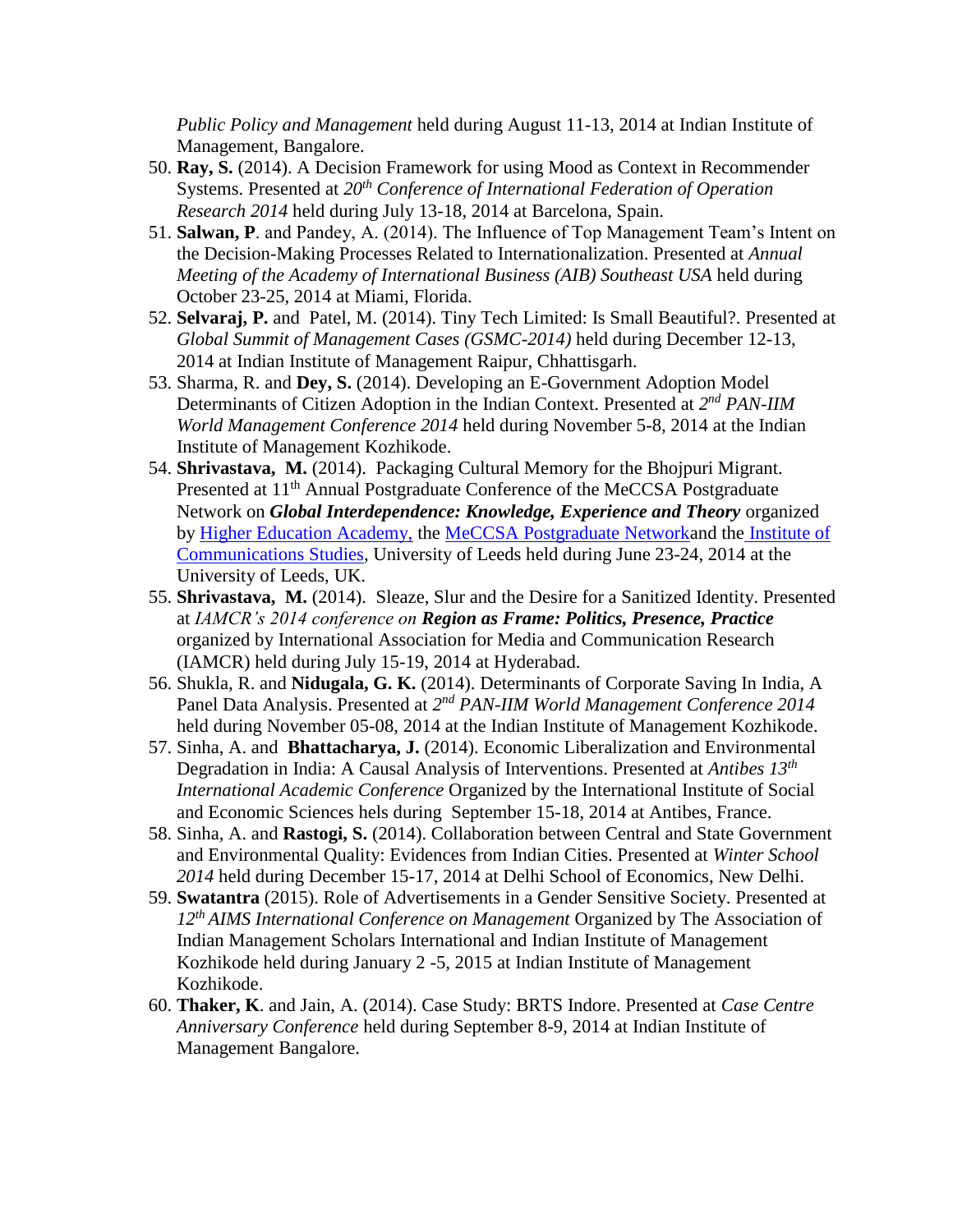- 61. **Thaker, K.** (2014). Should Infosys Buy Back its Shares: Case and Teaching Note. Presented at *Global Summit on Management Cases 2014* Organized by The Indian Institute of Management Raipur held during December 12-13, 2014 at IIM Raipur.
- 62. Vadivelu, S. and **Dey, S.** (2014). Workforce Management Decisions in IT Services organizations: A Survey of Model based Approaches. Presented at the *4 th Biennial Supply Chain Management Conference (SCMC 2014)* held during December 18-19, 2014 at Bangalore.
- 63. Vakeel, K. and **Ray, S.** (2015). Motivation Oriented Location-Aware Recommender System. Presented at *8 th Information Systems Symposium (ISS-2015)* held at January 3, 2015 at Indian School of Business, Hyderabad, India.
- 64. Viral, A., Ravi, A. and **Kumar, K.** (2014). Foreign Fund Flows and Stock Returns: Evidence from India. Presented at *5 th International Growth Centre(IGC)-Indian Statistical Institute (ISI) India Development Policy Conference* held during July 17-18, 2014 at New Delhi.

### **Cases**

- 1. Dutta, D., **Mishra, S. K.** and Manimala, M. J. (2015). Talent Acquisition Group at HCL Technologies: Improving the Quality of Hire Through Focused Metrics [Management Case]. *Harvard Business Publication*, Case No:IMB491-PDF-ENG available at <https://cb.hbsp.harvard.edu/cbmp/product/IMB491-PDF-ENG>
- 2. **Jain, K. K.** (2014). Decoding the Strike at Bajaj Auto's Chakan Plant: a Negotiator's Framework. *Emerald Emerging Markets Case Study*, 4 (4), 1-16.
- 3. Kapoor, P.S. and **Gunta, S.** (2015). Don't Underestimate the Power of A Common Man (on social media)!. *IIM Indore Case*, CASE/05/015/SM.
- 4. **Manoj, M**., Roy, P. and **Sunder, D. L.** (2015). War of Perception: EVOMO a new Juggad or Revolution. *IIM Indore Case*, CASE/04/015/SM.
- 5. Minocha, A. and **Nambudiri, R.** (2015). DC Pharmaceuticals Private Limited: Combating the Challenge of Employee. *IIM Indore Case*, CASE/03/015/OBHRM
- 6. **Mukherjee, K.** (2014). Perna Arts: Managing the Complexity of Creativity and Commerce, *Ivey Case*, 9B14M098. Available at *https://cb.hbsp[.harvard.edu/cbmp/](http://harvard.edu/cbmp)product/W14483–PDF–ENG.*
- 7. *7.* **Mukherjee, K.** (2015). Nation Wide Primary Healthcare Services: Evolving Business Model, Ivey Case, 9B15MO12.Available at *https://cb*[.hbsp.harvard.edu/cbmp/product/W15031-PDF-ENG](https://cb.hbsp.harvard.edu/cbmp/product/W15031-PDF-ENG)*.*
- 8. Routray, S., **Nargundkar, R.,** Saini, S. and Saxena , R. (2014). Information System Strategy at Neelkanth Drugs. *Ivey Case*, 9B14E014.
- 9. **Ray, S.** and **Panigrahi, P**. (2015). Birth Certificate Digitization: A Case of E-Governance Initiatives in India. *IIM Indore Case.* CASE/01/015/IS.
- 10. **Selvaraj, P**. and Patel, M. R. (2015). Tinytech Plants: is Small Beautiful. *ET CASES*, Case ID: STG-1-0003, STG-1-0003A.
- 11. **Sunder, D. L.** and **Manoj, M.** (2015). ITL: a Case on Make in India. *IIM Indore Case*, CASE/03/015/SM.
- 12. **Sunder, D. L.** and Sharma, N. (2014). Avika Fuel Center. *IIM Indore Case*, CASE/02/014/FM.
- 13. **Thaker, K**. (2015). Sasan Power Ltd. *IIM Indore Case*, CASE/01/015/FA.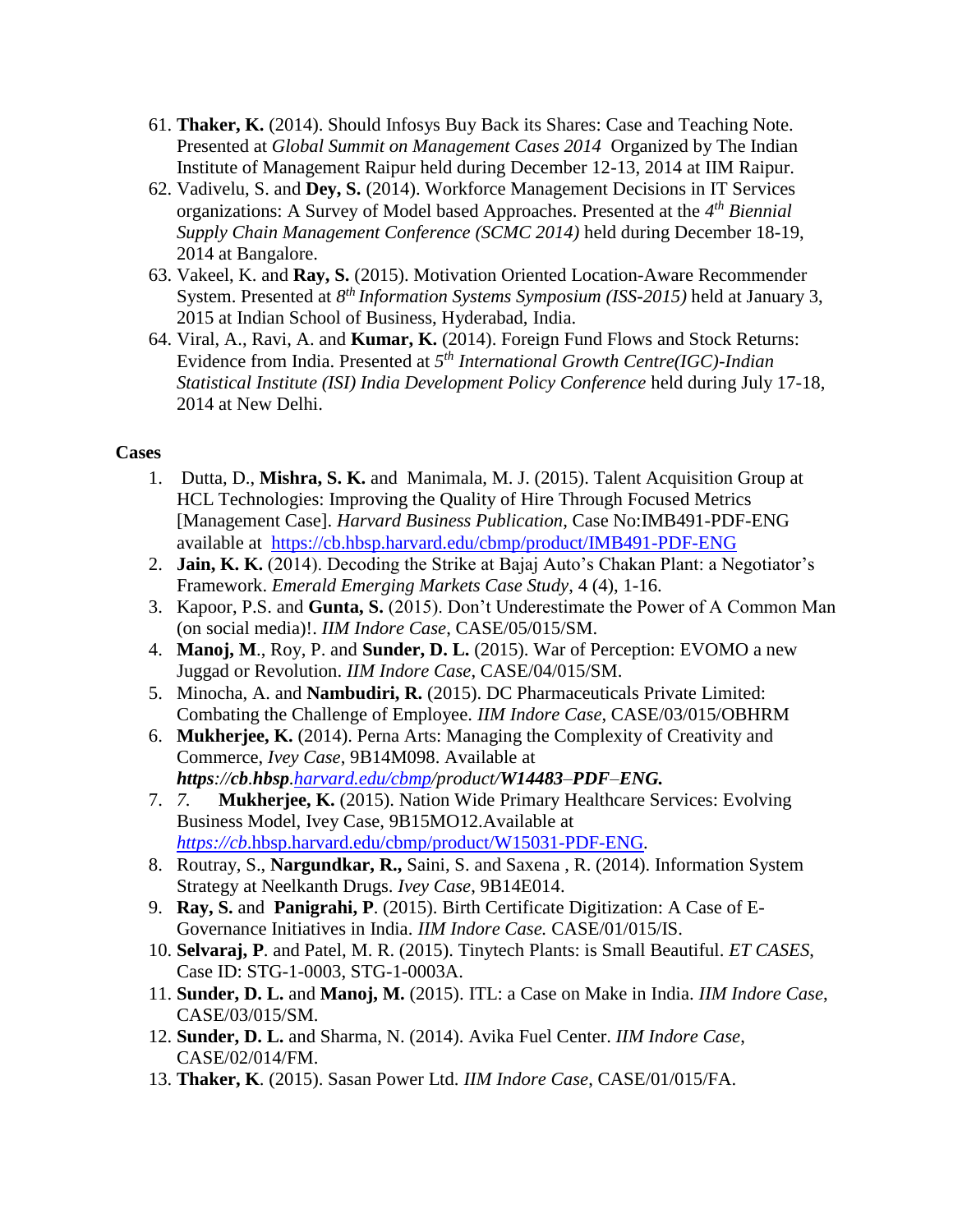# **Working Papers**

- 1. **Chanda S. S.** and **Ray S**. (2015). Learning from Project Failure: Globalization Lessons for an MNC. *IIM Indore Working Paper*, WP/03/015/SM.
- 2. **Chanda S. S.** (2015). CEO Cognition in Strategy Research. *SSRN Working Paper id 2586215* . Available at<http://dx.doi.org/10.2139/ssrn.2586215.>
- 3. **Das, S.** and **Dayal, M.** (2014). Realising the Business Value of CLERP Systems in a Higher Educational Institution: Challenges and Opportunities. *IIM Indore Working Paper*, WP/01/014/IS.
- 4. **Das, S.** and **Dayal, M.** (2015). A Novel Approach to Conference Budgeting: A Spreadsheet based Interactive Decision Support Model. *IIM Indore Working Paper*, WP/01/015/IS.
- 5. **Das, S.** and **Dayal, M.** (2015). The Transportation Problem: A Spreadsheet based Decision Support Model. *IIM Indore Working Paper*, WP/02/015/IS.
- 6. **Dayal, M.** and Verma, S. (2014). Breadth-first and Best-first Exact Procedures for Regular Measures of the Multi-mode RCPSP. *IIM Ahmedabad Working Paper*, W.P. No. 2014-10-04.
- 7. **Dayal, M.** and Verma, S. (2015). Exact Procedures For Non-Regular Measures of the Multi-Mode RCPSP. *IIM Ahmedabad Working Paper*, W.P. No.2015-03-06.
- 8. **Dayal, M.** and Verma, S. (2015). Multi-Processor Exact Procedures for Regular Measures of the Multi-Mode RCPSP, *IIM Ahmedabad Working Paper* ,W.P. No. 2015- 03-25.
- 9. **Mukhoti, S.** and **Guhathakurta, K.** (2015). Product Market Performance and Capital Structure: A Hierarchical Bayesian Semi-Parametric Panel Regression Model. Available at SSRN 2566832.
- 10. Ranjani, K.S. and **Gunta, S.** (2014). Financial Inclusion through Microfinance: The Need for Extensive Approach. *IIM Indore Working Paper*, WP/01/015/SM.

# **Articles/Interviews Published in Newspapers/Magazines**

- 1. **Jain, K. K.** (2014). The Importance of Asking why during Negotiation, *The Hindu Business Line*, September 3, 2014.
- 2. **Jain, K. K.** (2015). Why Threats are not Your Best bet in Negotiation. *Business Line*, February 4, 2015.
- 3. **Krishnan, R. T.** (2014). Leveraging IT. *The Smart Manager*, 13(3), 28-31.
- 4. **Krishnan, R. T.** (2015). Spicejet Needs to Undergo Serious Restructuring. *Deccan Herald*, February 23, 2015.
- 5. **Krishnan, R.T.** (2015). 5-Year Integrated Programme in Management, Interview with Vinay Kamath. *The Hindu Business Line*, January 6, 2015.
- 6. **Krishnan, R.T.** (2015). Big Data to Analytics, we Figure out Industry Trends for our Curricula, Interview with Vinay Kamath. *The Hindu Business Line*, January 7, 2015.
- 7. **Krishnan, R.T.** (2015).Crouching Tiger Hidden Dragon. *The Hindustan Times,* February 21, 2015.
- 8. **Krishnan, R.T.** (2015).The Observant Innovator, Interview with Smita Polite. *EDU Tech*, January 7, 2015.

# **Invited Talks**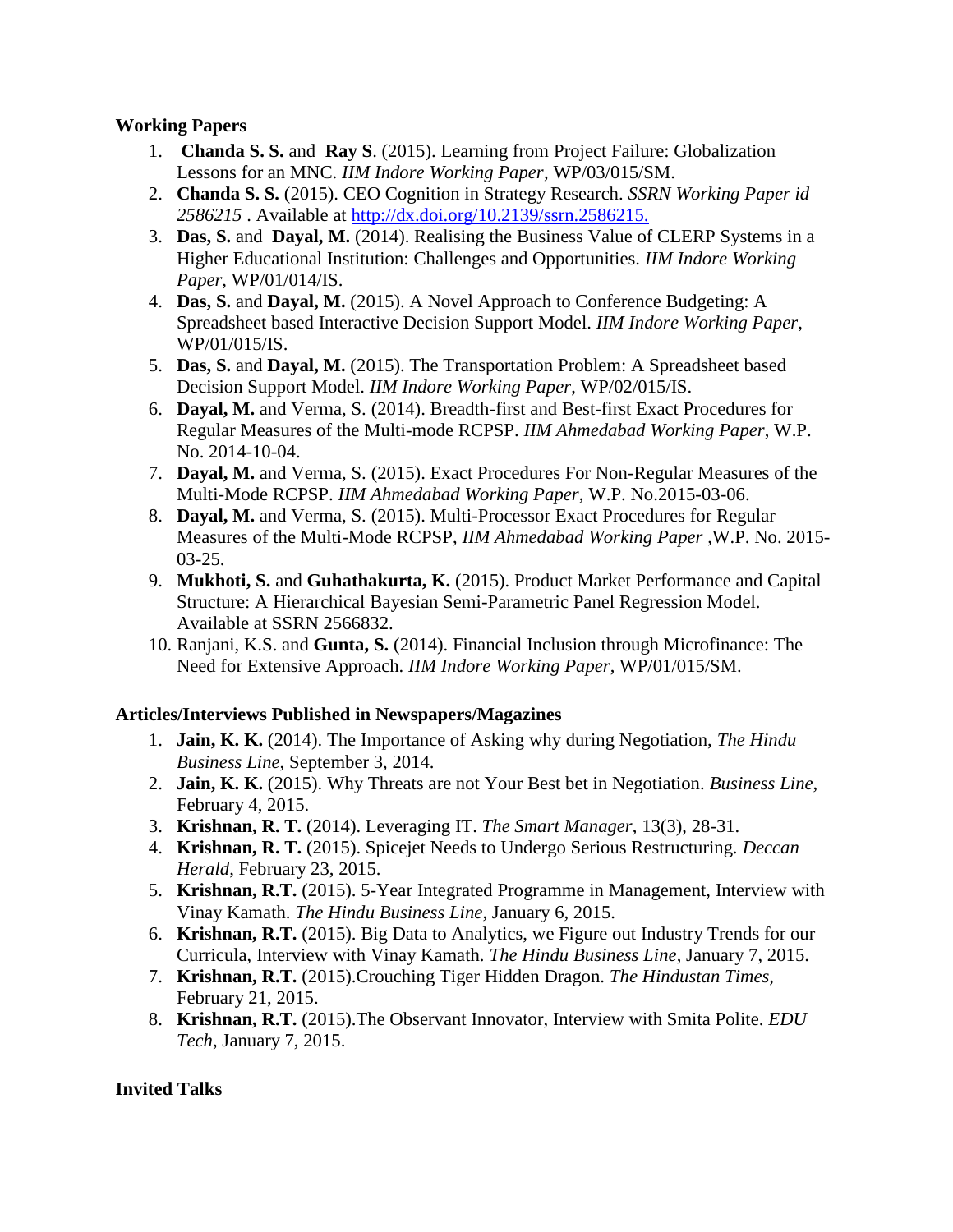- 1. **Krishnan, R. T.** (2014). Delivered Invited Talk at *4 th ACITE-CII University-Industry Congress & Global Higher Education Summit 2014* at India Expo Centre, Greater Noida on November 20, 2014.
- 2. **Krishnan, R. T.** (2014). Delivered Invited Talk at the *Foundation Day of Devi Ahilya Vishwa Vidyalaya Indore* on May 1, 2014.
- 3. **Krishnan, R. T.** (2014). Delivered Invited Talk at the *Indian International Model United Nations Indore (Choithram International School)* on November 21, 2014.
- 4. **Krishnan, R. T.** (2014). Delivered Invited Talk at the *Music Awareness Session* at Ravindra Natya Grah, Indore on May 4, 2014.
- 5. **Krishnan, R. T.** (2014). Delivered Invited Talk at the *World Environment Day Workshop* at Barli Development Institute for Rural Women, Indore on June 4, 2014.
- 6. **Krishnan, R. T.** (2014). Delivered Invited Talk at the *World Intellectual Property Day– INSPRO 2014* organized by TVS Motors, Hosur, Tamil Naduon April 25, 2014.
- 7. **Krishnan, R. T.** (2014). Delivered Invited Talk at the *Technology Day at Thermax*, Pune on May 9, 2014.
- 8. **Krishnan, R. T.** (2014). Delivered Invited Talk on *Making Product Innovation Work at the InTech50 organized by iSPIRT and Terrene Global Leadership Network* at Bangalore on April 9-10, 2014.
- 9. **Krishnan, R.T.** (2014). Delivered Invited Talk on *Business in India – Today & Tomorrowat the Customer Event – an Interactive Programme* organized by Sandvik Asia Pvt. Ltd. at Mumbai on July 7, 2014.
- 10. **Krishnan, R. T.** (2014). Delivered Keynote Address at the *III-Regional Conference* organized by Indore Sahodaya Schools on April 12, 2014.
- 11. **Krishnan, R. T.** (2014). Delivered Keynote Address at the Indore Public School on May 28, 2014.
- 12. **Krishnan, R. T.** (2014). Delivered Keynote Address at the *Senior Management Conference on Innovation* organized by VF Corporation, Bangalore on December 4, 2014.
- 13. **Krishnan, R. T.** (2014). Delivered Keynote Address during the *Orientation Programme of Fellow Programme in Management* at the Indian Institute of Management Ahmedabad on June 17, 2014.
- 14. **Krishnan, R. T.** (2014). Delivered Keynote Address on *Design for Sustainable Wellbeing and Empowerment at the Indo-Dutch International Conference* organized by the Indian Institute of Science Bangalore on June 14, 2014.
- 15. **Krishnan, R. T.** (2014). Keynote Speaker at the *Symposium on Business Innovation* organized by HPCL, Pune on November 24, 2014.
- 16. **Krishnan, R.T.** (2014). Delivered Keynote Address at Closing Ceremony of the *Daly College Model United Nations (DCMUN 2014)* organized by Daly College, Indore on August 19, 2014.
- 17. **Krishnan, R.T.** (2014). Delivered Keynote Address during an Exclusive Event of C*orporate Customers of Konica Minolta Business Solutions India Pvt. Ltd.* at Delhi on August 13, 2014.
- 18. **Krishnan, R.T.** (2014). Delivered Keynote Address on *Innovation at Adobe Print Group*, Noida on November 11, 2014.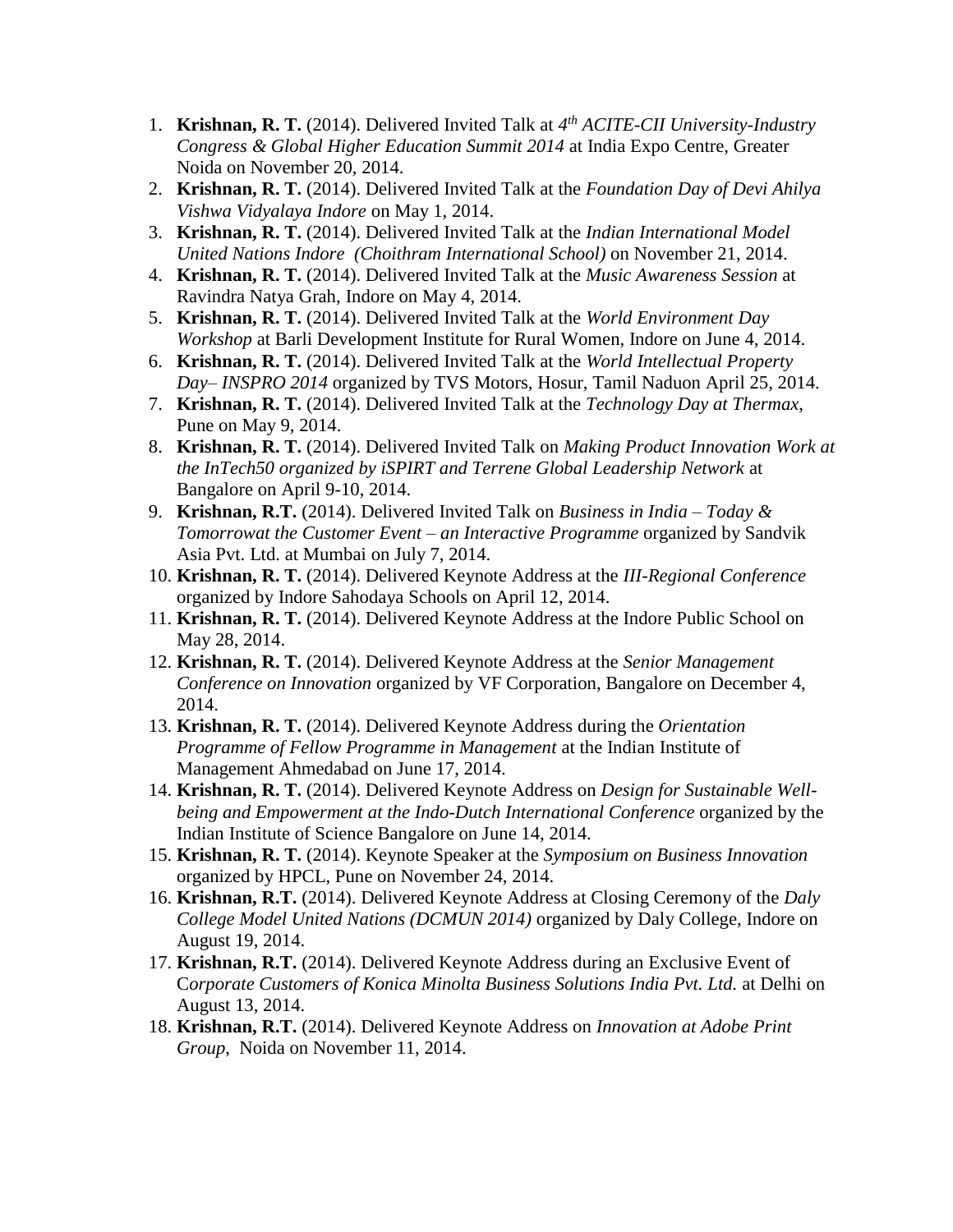- 19. **Krishnan, R. T.** (2014). Delivered Lecture on Building Systematic Innovation Capability at the *Technology Conference– Phoenix* organized by Asian Paints Limited, Pune on December 5, 2014.
- 20. **Krishnan, R. T.** (2014). Delivered Lecture on Innovation at the *Innovation Promotion Council* organized by Bharat Electronics, Ghaziabad on November 26, 2014.
- 21. **Krishnan, R.T.** (2014). Delivered Inaugural Address at the *Seminar on Management Education: New Dimensions* organized by Lal Bahadur Shastri Institute of Management, New Delhi at Indore on July 5, 2014.
- 22. **Krishnan, R. T.** (2014).). Delivered Invited Talk at the *First Annual Conference on Social Investing* organized by Social Venture Partners at Bangalore on May 24, 2014.
- 23. **Krishnan, R. T.** (2015). Delivered Keynote Address at the *5 th International Conference on Research into Design (ICoRD'15)* organized by Indian Institute of Science Bangalore at Bangalore on January 7, 2015.
- 24. **Krishnan, R. T.** (2015). Delivered Keynote Address at the *International Conference on Innovations in Services: Strategies for Global Business Excellence -INNOSERVE-2015* organized by ITM University, Gwalior at Gwalior on January 13, 2015.
- 25. **Krishnan, R. T.** (2015). Delivered Keynote Address at the *Workshop on Innovations in Healthcare* organized by CII and Trimed at Chennai on January 31, 2015.
- 26. **Krishnan, R.T.** (2014). Keynote Speaker at *Induction Programme of the RPL Maheshwari College* at Indore on September 24, 2014.
- 27. **Krishnan, R.T.** (2015). Invited Speaker for the *Award Ceremony of Academic Awards to Meritorious Students of Classes IX to XII at Delhi Public School Indore* at Indore on January 27, 2015.
- 28. **Krishnan, R. T.** (2014). Invited Speaker in *BWI Business World Education Summit* 2014 at Leela Kempinski, Gurgaon on November 11, 2014.
- 29. **Krishnan, R. T.** (2014). Invitee at the *Ranking and Excellence Dialogue* organized by ICAA in association with QS Quacquarelli Symonds, FICCI at New Delhi on May 12, 2014.
- 30. **Krishnan, R. T.** (2015). Invited Speaker at the *Inter-clubs events of Women in Rotary Club* at Indore on February 8, 2015.
- 31. **Krishnan, R. T.** (2015). Invited Speaker at the *Liberal Arts Conference on New Models of India Higher Education* at Ashoka University New Delhi on March 21, 2015.
- 32. **Krishnan, R. T.** (2015). Invited Speaker at the *Young Indians National Summit* at Delhi on March 13, 2015.
- 33. **Krishnan, R. T.** (2015). Invited Speaker in *Asian Management Conclave 2015* jointly organized by MBA Universe.com and Singapore Management University at Singapore on March 11-12, 2015.
- 34. **Krishnan, R. T.** (2015). Invited Speaker in *National Conference on Challenges of Globalization and Strategies for Competitiveness* organized by Shri Vaishnav Institute of Management, Indore at Indore January 17, 2015.
- 35. **Krishnan, R.T.** (2014). Invited Speker at the *TCS IT Wiz 2014* organized by TCS at Indore on September 3, 2014.
- 36. **Kushal, S.** (2014). Delivered Lecture on *Influence of the Importance of White Skin as Represented in the Media on the Psyche of the Young Female in India* at the Indian Institute of Technology Indore on September 18, 2014.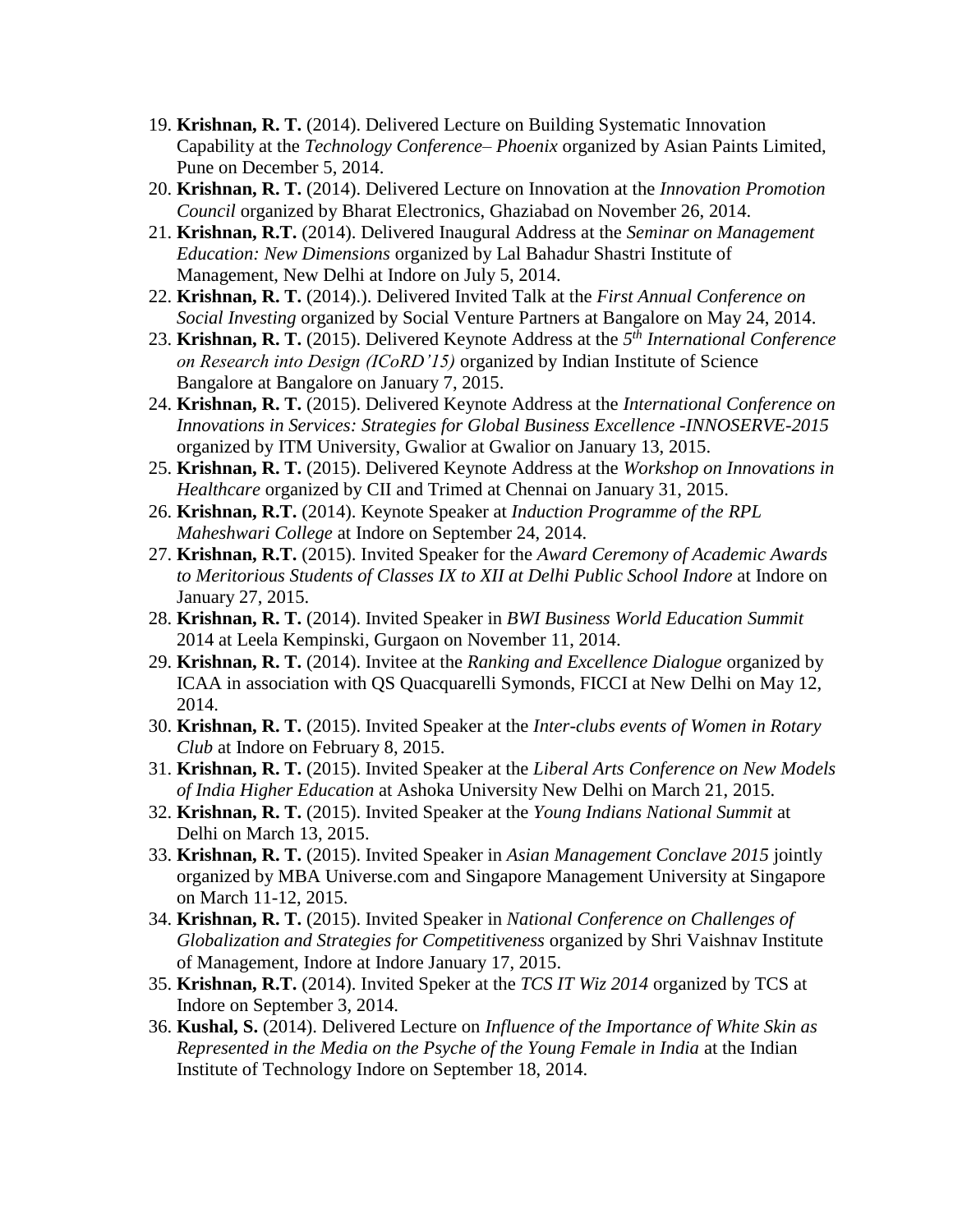- 37. **Parvez, A.** (2014). Delivered Invited talk on e-Resources Acquisition Policy at the *International Conference on the Convergence of Libraries, Archives and Museums*  organised by National Institute of Fashion Technology in collaboration with IFLAand the Indira Gandhi National Centre for the Arts at the IGNCA, New Delhi on November 27-29, 2014.
- 38. **Parvez, A.** (2014). Delivered Lecture on e-Resources Subscription at *Librarians Development Programme* held at BRCM College of Business Management, Surat on October 11, 2014.
- 39. **Parvez, A.** (2015). Delivered Lecture on Research Tools with Special Reference to OSS at *Short Term Training Course on Open Source Software for Academic Libraries*  organised by DAVV University at Indore on December 29, 2014 to January 3, 2015.

### **Participation in Panel Discussions**

- 1. **Gunta, S. (2014).** Discussant in a panel on *Are heroes like Manjunath brave or stupid?.* Organized by Indian Institute of Management Indore on November 10, 2014.
- 2. **Krishnan, R. T.** (2014). Discussant in a Panel on Institutional Leadership during *Higher Education Summit 2014* organised by FICCI on November 13, 2014.
- 3. **Krishnan, R. T.** (2015). Discussant in a Plenary Panel at the *Symposium on Promoting Sustainability in Management Education* organized by IIM Bangalore and Wipro at Bangalore on January 6, 2015.
- 4. **Krishnan, R. T.** (2015). Panelist at the *CII Madhya Pradesh state Annual Day* at Bhopal on March 5, 2015.
- 5. **Krishnan, R. T.** (2015). Panelist at the *Fortune India 40 under 40* organized by Fortune India at Bangalore on March 22, 2015.
- 6. **Krishnan, R. T.** (2015). Moderator for Panel at the *Entrepreneurial Education in the North East Entrepreneurship* Forum jointly organized by World Entrepreneurship Forum(WEF) and Kaziranga University, Guwahati on March 14, 2015.
- 7. **Krishnan, R.T.** (2014). Panelist in *Make in India Campaign* by the Prime Minister of India organized by CII at Indore on September 25, 2014.
- 8. **Krishnan, R.T.** (2014). Chaired a Plenary Session on Decoding Indian Business and Indian Markets at the *PAN IIM World Management Conference 201*4 held at the Indian Institute of Management Kozhikode during November 5-6, 2014.
- 9. **Krishnan, R.T.** (2014). Panel Member on *How Great Leaders Inspire Action at the Global Investors Summit (GIS)* held at Indore on October 9, 2014.

#### **Conference Sessions Chaired**

- 1. **Krishnan, R. T.** (2014). Chaired a Panel on Academic Perspective during the *Fifth Conference on Ethics and Corporate Governance* organized by National Institute of Securities Markets (NISM) and the Institute of Company Secretaries of India (ICSI) at Indore on April 29, 2014.
- 2. **Krishnan, R. T.** (2014). Session Chaired at the *17th Annual Convention of Strategy Management Forum of India* at the Indian Institute of Management Calcutta on June 12, 2014.

# **Participation in Conferences/Workshops etc.**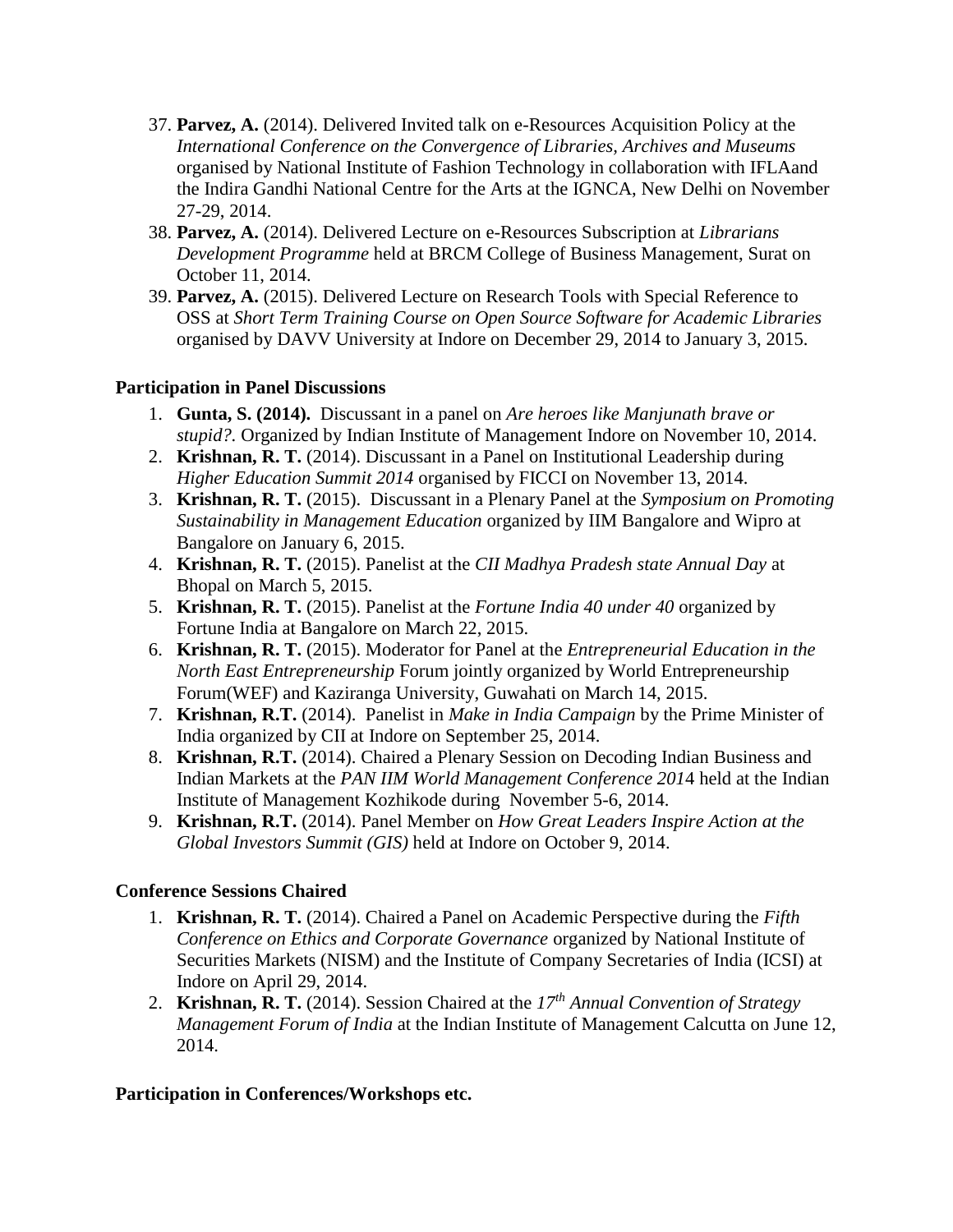- 1. **Krishnan, R. T.** (2015). Participated in *Conference in the AP Knowledge Mission Advisory* Group organized by Government of Andhra Pradesh on February 16, 2015.
- 2. **Krishnan, R.T.** (2014).Participated in *National Competitiveness Forum Conference* at New Delhi on September 26, 2014.
- 3. **Krishnan, R. T.** (2015). Participated in *First Global Roundtable on Inclusive Innovations* at Rashtrapathi Bhavan, New Delhi on March 7-8, 2015.
- 4. **Krishnan, R.T.** (2014). Attended the *TAG Meeting of CTATIC, Patent Cell and CKMNT* at ARCI, Hyderabad on August 28, 2014.
- 5. **Krishnan, R.T.** (2014). Participated in the *Indian Management Conclave Awards 2014*  organized by MBA Universe. com at New Delhi on August 9, 2014.
- 6. **Krishnan, R.T.** (2014). Participated in the *Orbis India Partner Workshop 2014: Innovation at Work* organized by Orbis India at MGM Eye Institute, Raipur on August 25, 2014.
- 7. **Krishnan, R.T.** (2014). Participated in the *Workshop on Convergent Innovation* organized by McGill Center for the Convergence of Health and Economics at Mumbai on July 16, 2014.
- 8. **Kushal, S.** (2014). Conducted a *Workshop on Interpersonal Skills for Police Officers* at Police Radio Training School Indore on August 31, 2014.

# **Poster Presentation**

1. **Swatantra** and Shaik, R. (2015) A Sneak Peek at Personality via Office Set-up: a Study of Artifactual Communication. Poster Presented at the *4 th Annual Nonverbal Preconference* organized by Society for Personality and Social Psychology held during February 26-28, 2015 at Long Beach, California, USA.

# **Blogs**

- 1. **Krishnan, R.T.** (March 29, 2015).*VidyaGyan: Allowing Indian Talent to Flower and Bloom* [Blog Post]. Retrieved from **[http://jugaadtoinnovation.blogspot.in/2015/03/vidyagyan-allowing-indian](http://jugaadtoinnovation.blogspot.in/2015/03/vidyagyan-allowing-indian-talent-to.html)[talent-to.html](http://jugaadtoinnovation.blogspot.in/2015/03/vidyagyan-allowing-indian-talent-to.html)**.
- 2. **Krishnan, R.T.** (March 20, 2015).*Making Inclusive Innovation Work* [Blog Post]. Retrieved from **[http://jugaadtoinnovation.blogspot.in/2015/03/making-inclusive](http://jugaadtoinnovation.blogspot.in/2015/03/making-inclusive-innovation-work.html)[innovation-work.html](http://jugaadtoinnovation.blogspot.in/2015/03/making-inclusive-innovation-work.html)**.
- 3. **Krishnan, R.T.** (March 14, 2015).*Revisiting Inclusive Innovation: Notes from a Recent Roundtable* [Blog Post]. Retrieved from **[http://jugaadtoinnovation.blogspot.in/2015/03/revisiting-inclusive-innovation](http://jugaadtoinnovation.blogspot.in/2015/03/revisiting-inclusive-innovation-notes.html)[notes.html](http://jugaadtoinnovation.blogspot.in/2015/03/revisiting-inclusive-innovation-notes.html)**.
- 4. **Krishnan, R.T.** (March 6, 2015).*Madhya Pradesh as a Manufacturing Hub* [Blog Post]. Retrieved from **[http://jugaadtoinnovation.blogspot.in/2015/03/madhya](http://jugaadtoinnovation.blogspot.in/2015/03/madhya-pradesh-as-manufacturing-hub.html)[pradesh-as-manufacturing-hub.html](http://jugaadtoinnovation.blogspot.in/2015/03/madhya-pradesh-as-manufacturing-hub.html)**.
- 5. **Krishnan, R.T.** (March 1, 2015).*Reflections on a trip to Odisha and Rajasthan* [Blog Post]. Retrieved from **[http://jugaadtoinnovation.blogspot.in/2015/03/reflections-on](http://jugaadtoinnovation.blogspot.in/2015/03/reflections-on-trip-to-odisha-and.html)[trip-to-odisha-and.html](http://jugaadtoinnovation.blogspot.in/2015/03/reflections-on-trip-to-odisha-and.html)**.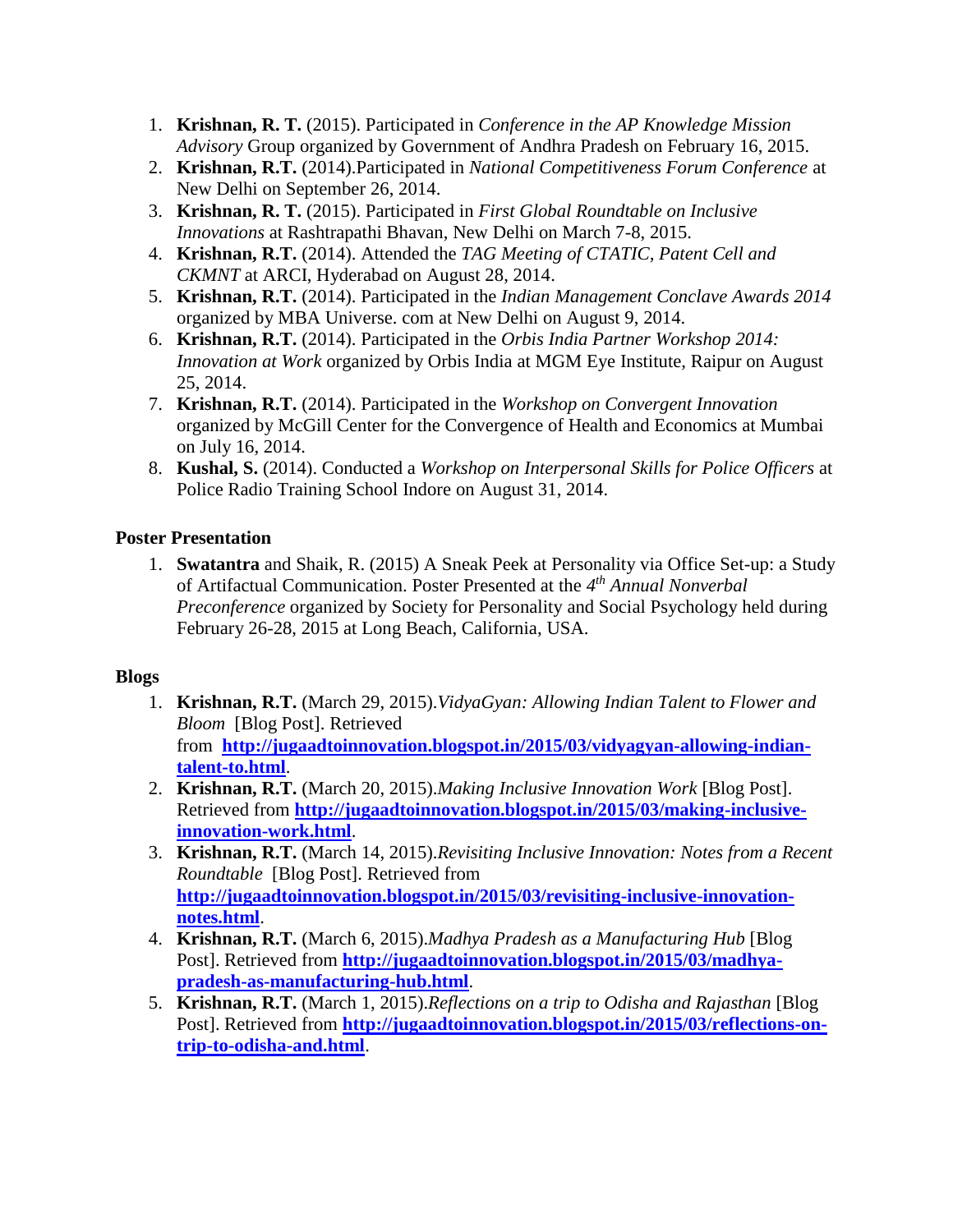- 6. **Krishnan, R.T.** (February 25, 2015).*Remembering Anand Ramachandran* [Blog Post]. Retrieved from **[http://jugaadtoinnovation.blogspot.in/2015/02/remembering-anand](http://jugaadtoinnovation.blogspot.in/2015/02/remembering-anand-ramachandran.html)[ramachandran.html](http://jugaadtoinnovation.blogspot.in/2015/02/remembering-anand-ramachandran.html)**.
- 7. **Krishnan, R.T.** (January 31, 2015).*Re-discovering Bihar* [Blog Post]. Retrieved from **<http://jugaadtoinnovation.blogspot.in/2015/01/re-discovering-bihar.html>**.
- 8. **Krishnan, R.T.** (January 17, 2015).*Deepakk Goyal and Passion Greens: The Future of Indian Farming?* [Blog Post]. Retrieved from **[http://jugaadtoinnovation.blogspot.in/2015/01/deepakk-goyal-and-passion-greens](http://jugaadtoinnovation.blogspot.in/2015/01/deepakk-goyal-and-passion-greens-future.html)[future.html](http://jugaadtoinnovation.blogspot.in/2015/01/deepakk-goyal-and-passion-greens-future.html)**.
- 9. **Krishnan, R.T.** (January 3, 2015).*Reflections on Paths Not Taken* [Blog Post]. Retrieved from **[http://jugaadtoinnovation.blogspot.in/2015/01/reflections-on-paths](http://jugaadtoinnovation.blogspot.in/2015/01/reflections-on-paths-not-taken.html)[not-taken.html](http://jugaadtoinnovation.blogspot.in/2015/01/reflections-on-paths-not-taken.html)**.
- 10. **Krishnan, R.T.** (December 30, 2014). *Why can't we develop breakthrough drugs from India? Lessons from the Vertex Story* [Blog Post]. Retrieved from **[http://jugaadtoinnovation.blogspot.in/2014/12/why-cant-we-develop](http://jugaadtoinnovation.blogspot.in/2014/12/why-cant-we-develop-breakthrough-drugs.html)[breakthrough-drugs.html.](http://jugaadtoinnovation.blogspot.in/2014/12/why-cant-we-develop-breakthrough-drugs.html)**
- 11. **Krishnan, R.T.** (December 20, 2014). *Parallel Lives* [Blog Post]. Retrieved from **<http://jjugaadtoinnovation.blogspot.in/2014/12/parallel-lives.html>**.
- 12. *Krishnan, R.T. (December 13, 2014). Actors, a Lawyer, a Journalist, and a Management Pioneer* [Blog Post]. Retrieved from **[http://jugaadtoinnovation.blogspot.in/2014/12/actors-lawyer-journalist-and](http://jugaadtoinnovation.blogspot.in/2014/12/actors-lawyer-journalist-and-management.html)[management.html](http://jugaadtoinnovation.blogspot.in/2014/12/actors-lawyer-journalist-and-management.html)**.
- 13. **Krishnan, R.T.** (December 7, 2014). *Reflections on Recent Innovation Talks to Companies* [Blog Post]. Retrieved from **[http://jugaadtoinnovation.blogspot.in/2014/12/reflections-on-recent-innovation](http://jugaadtoinnovation.blogspot.in/2014/12/reflections-on-recent-innovation-talks.html)[talks.html](http://jugaadtoinnovation.blogspot.in/2014/12/reflections-on-recent-innovation-talks.html)**.
- 14. **Krishnan, R.T.** (November 22, 2014). *Bilcare and AP Organics win CII Industrial Innovation Awards* [Blog Post]. Retrieved from **[http://jugaadtoinnovation.blogspot.in/2014/11/bilcare-and-ap-organics-win](http://jugaadtoinnovation.blogspot.in/2014/11/bilcare-and-ap-organics-win-cii.html)[cii.html](http://jugaadtoinnovation.blogspot.in/2014/11/bilcare-and-ap-organics-win-cii.html)**.
- 15. **Krishnan, R.T.** (November 16, 2014). *A Visit to Ashoka and Other Musings on Higher Education* [Blog Post]. Retrieved from **[http://jugaadtoinnovation.blogspot.in/2014/11/a-visit-to-ashoka-and-other](http://jugaadtoinnovation.blogspot.in/2014/11/a-visit-to-ashoka-and-other-musings-on.html)[musings-on.html](http://jugaadtoinnovation.blogspot.in/2014/11/a-visit-to-ashoka-and-other-musings-on.html)**.
- 16. **Krishnan, R.T.** (November 8, 2014)*. DVR Seshadri on Innovation in Teaching – Part 2 – ALM* [Blog Post]. Retrieved from **[http://jugaadtoinnovation.blogspot.in/2014/11/dvr-seshadri-on-innovation-in](http://jugaadtoinnovation.blogspot.in/2014/11/dvr-seshadri-on-innovation-in-teaching_8.html)[teaching\\_8.html](http://jugaadtoinnovation.blogspot.in/2014/11/dvr-seshadri-on-innovation-in-teaching_8.html)**.
- 17. **Krishnan, R.T.** (November 1, 2014)*. DVR Seshadri on Innovation in TeachingPedagogy – Part 1 – ALM* [Blog Post]. Retrieved from **[http://jugaadtoinnovation.blogspot.in/2014/11/dvr-seshadri-on-innovation-in](http://jugaadtoinnovation.blogspot.in/2014/11/dvr-seshadri-on-innovation-in-teaching.html)[teaching.html](http://jugaadtoinnovation.blogspot.in/2014/11/dvr-seshadri-on-innovation-in-teaching.html)**.
- 18. **Krishnan, R.T.** (October 24, 2014)*. How should India Respond to US Pressure to Amend Patent Laws?* [Blog Post]. Retrieved from **[http://jugaadtoinnovation.blogspot.in/2014/10/how-should-india-respond-to-us](http://jugaadtoinnovation.blogspot.in/2014/10/how-should-india-respond-to-us-pressure.html)[pressure.html](http://jugaadtoinnovation.blogspot.in/2014/10/how-should-india-respond-to-us-pressure.html)**.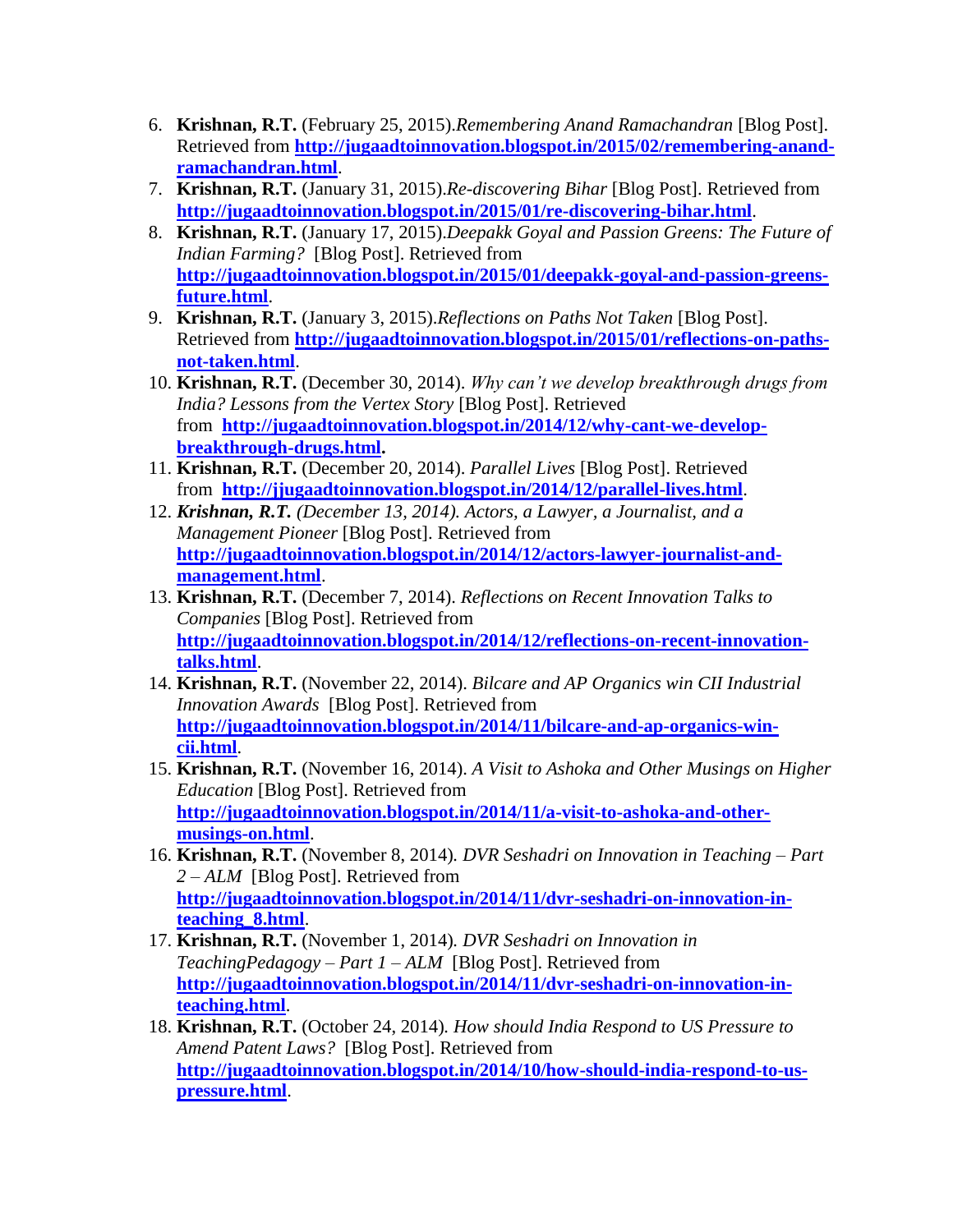- 19. **Krishnan, R.T.** (October 18, 2014)*. My Lessons on Entrepreneurship from Dr. Prathap Reddy, founder of Apollo Hospitals* [Blog Post]. Retrieved from **[http://jugaadtoinnovation.blogspot.in/2014/10/my-lessons-on-entrepreneurship](http://jugaadtoinnovation.blogspot.in/2014/10/my-lessons-on-entrepreneurship-from-dr.html)[from-dr.html](http://jugaadtoinnovation.blogspot.in/2014/10/my-lessons-on-entrepreneurship-from-dr.html)**.
- 20. **Krishnan, R.T.** (October 12, 2014)*.New Chronicles from Central India: MP Global Investors Summit, Leadership Panel* [Blog Post]. Retrieved from **[http://jugaadtoinnovation.blogspot.in/2014/10/new-chronicles-from-central-india](http://jugaadtoinnovation.blogspot.in/2014/10/new-chronicles-from-central-india-mp.html)[mp.html](http://jugaadtoinnovation.blogspot.in/2014/10/new-chronicles-from-central-india-mp.html)**.
- 21. **Krishnan, R.T.** (October 4, 2014)*."Clear Hold Build" prompts a fresh look at Corporate Responsibility* [Blog Post]. Retrieved from **[http://jugaadtoinnovation.blogspot.in/2014/10/clear-hold-build-prompts-fresh](http://jugaadtoinnovation.blogspot.in/2014/10/clear-hold-build-prompts-fresh-look-at.html)[look-at.html](http://jugaadtoinnovation.blogspot.in/2014/10/clear-hold-build-prompts-fresh-look-at.html)**.
- 22. **Krishnan, R.T.** (September 27, 2014)*.Making Indian Manufacturing Competitive* [Blog Post]. Retrieved from **[http://jugaadtoinnovation.blogspot.in/2014/09/making](http://jugaadtoinnovation.blogspot.in/2014/09/making-indian-manufacturing-competitive.html)[indian-manufacturing-competitive.html](http://jugaadtoinnovation.blogspot.in/2014/09/making-indian-manufacturing-competitive.html)**.
- 23. **Krishnan, R.T.** (September 20, 2014)*.Defying the Odds: Invigorating Accounts of Dalit Entrepreneurship* [Blog Post]. Retrieved from **[http://jugaadtoinnovation.blogspot.in/2014/09/defying-odds-invigorating-accounts](http://jugaadtoinnovation.blogspot.in/2014/09/defying-odds-invigorating-accounts-of.html)[of.html](http://jugaadtoinnovation.blogspot.in/2014/09/defying-odds-invigorating-accounts-of.html)**.
- 24. **Krishnan, R.T.** (September 14, 2014)*.Profiling Gram Oorja and PARFI: Two Exciting Social Enterprises*[Blog Post]. Retrieved from **[http://jugaadtoinnovation.blogspot.in/2014/09/profiling-gram-oorja-and-parfi](http://jugaadtoinnovation.blogspot.in/2014/09/profiling-gram-oorja-and-parfi-two.html)[two.html](http://jugaadtoinnovation.blogspot.in/2014/09/profiling-gram-oorja-and-parfi-two.html)**.
- 25. **Krishnan, R.T.** (September 6, 2014)*.The Role of Academic Institutions in Supporting Thought Leadership* [Blog Post]. Retrieved from **[http://jugaadtoinnovation.blogspot.in/2014/09/the-role-of-academic-institutions](http://jugaadtoinnovation.blogspot.in/2014/09/the-role-of-academic-institutions-in.html)[in.html](http://jugaadtoinnovation.blogspot.in/2014/09/the-role-of-academic-institutions-in.html)**.
- 26. **Krishnan, R.T.** (August 30, 2014)*.Becoming an Impactful Scholar: A 5-Point Individual Agenda* [Blog Post]. Retrieved from **[http://jugaadtoinnovation.blogspot.in/2014/08/becoming-impactful-scholar-5](http://jugaadtoinnovation.blogspot.in/2014/08/becoming-impactful-scholar-5-point.html) [point.html](http://jugaadtoinnovation.blogspot.in/2014/08/becoming-impactful-scholar-5-point.html)**.
- 27. **Krishnan, R.T.** (August 21, 2014)*.Creating Management Thought Leadership from India* [Blog Post]. Retrieved from **[http://jugaadtoinnovation.blogspot.in/2014/08/creating-management-thought](http://jugaadtoinnovation.blogspot.in/2014/08/creating-management-thought-leadership.html)[leadership.html](http://jugaadtoinnovation.blogspot.in/2014/08/creating-management-thought-leadership.html)**.
- 28. **Krishnan, R.T.** (August 16, 2014)*.The Future of Indian Management Education* [Blog Post]. Retrieved from **[http://jugaadtoinnovation.blogspot.in/2014/08/the-future-of](http://jugaadtoinnovation.blogspot.in/2014/08/the-future-of-indian-management.html)[indian-management.html](http://jugaadtoinnovation.blogspot.in/2014/08/the-future-of-indian-management.html)**.
- 29. **Krishnan, R.T.** (August 9, 2014)*.Can China Lead in Innovation?* [Blog Post]. Retrieved from **[http://jugaadtoinnovation.blogspot.in/2014/08/can-china-lead-in](http://jugaadtoinnovation.blogspot.in/2014/08/can-china-lead-in-innovation.html)[innovation.html](http://jugaadtoinnovation.blogspot.in/2014/08/can-china-lead-in-innovation.html)**.
- 30. **Krishnan, R.T.** (August 3, 2014)*.Can India Arrest the Slide in its Innovation Ranking?* [Blog Post]. Retrieved from **<http://jugaadtoinnovation.blogspot.in/2014/08/can-india-arrest-slide-in-its.html>**.
- 31. **Krishnan, R.T.** (July 26, 2014)*.Making the Public Sector Effective: V Krishnamurthy at the helm* [Blog Post]. Retrieved from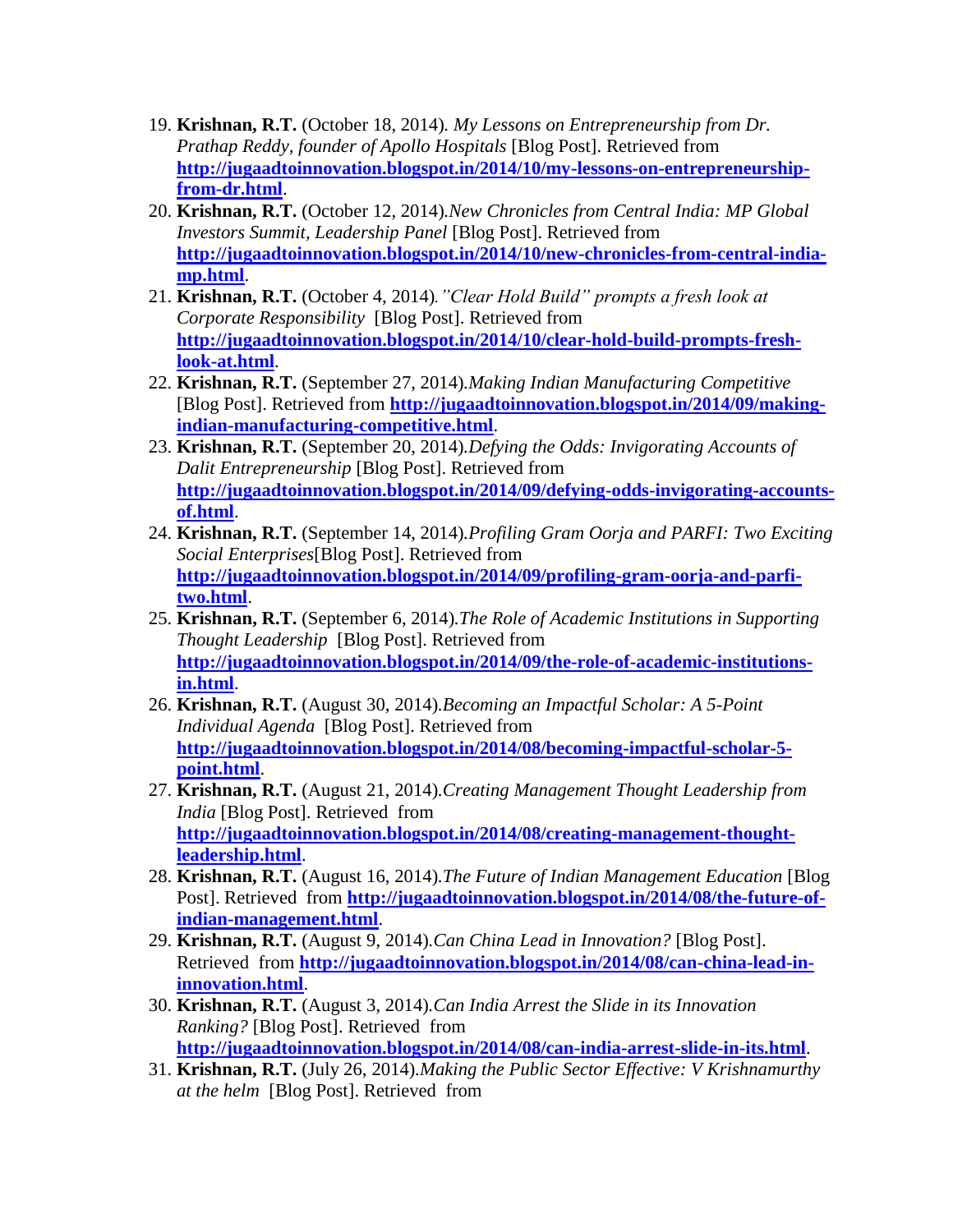**[http://jugaadtoinnovation.blogspot.in/2014/07/making-public-sector-effective](http://jugaadtoinnovation.blogspot.in/2014/07/making-public-sector-effective-v.html)[v.html](http://jugaadtoinnovation.blogspot.in/2014/07/making-public-sector-effective-v.html)**.

- 32. **Krishnan, R.T.** (July 18, 2014)*.Convergent Innovation: Can it solve complex development problems?* [Blog Post]. Retrieved from **[http://jugaadtoinnovation.blogspot.in/2014/07/convergent-innovation-can-it](http://jugaadtoinnovation.blogspot.in/2014/07/convergent-innovation-can-it-solve.html)[solve.html](http://jugaadtoinnovation.blogspot.in/2014/07/convergent-innovation-can-it-solve.html)**.
- 33. **Krishnan, R.T.** (July 12, 2014)*. Lenovo, Foxconn & the Indian Pharma Industry face Innovation Challenges : Who is a Frugal Innovator?*[Blog Post]. Retrieved from **[http://jugaadtoinnovation.blogspot.in/2014/07/convergent-innovation-can-it](http://jugaadtoinnovation.blogspot.in/2014/07/convergent-innovation-can-it-solve.html)[solve.html.](http://jugaadtoinnovation.blogspot.in/2014/07/convergent-innovation-can-it-solve.html)**
- 34. **Krishnan, R.T.** (July 5, 2014)*.Disruptive Innovation Revisited*[Blog Post]. Retrieved from **[http://jugaadtoinnovation.blogspot.in/2014/07/disruptive](http://jugaadtoinnovation.blogspot.in/2014/07/disruptive-innovation-revisited.html)[innovation-revisited.html](http://jugaadtoinnovation.blogspot.in/2014/07/disruptive-innovation-revisited.html)**.
- 35. **Krishnan, R.T.** (June 28, 2014)*.Barli Institute and Aavishkaar Show the Potential of Social Innovation* [Blog Post]. Retrieved from **[http://jugaadtoinnovation.blogspot.in/2014/06/barli-institute-and-aavishkaar](http://jugaadtoinnovation.blogspot.in/2014/06/barli-institute-and-aavishkaar-show.html)[show.html](http://jugaadtoinnovation.blogspot.in/2014/06/barli-institute-and-aavishkaar-show.html)**.
- 36. **Krishnan, R.T.** (June 21, 2014)*.Alternate Pedagogies for Management Education – Part 2* [Blog Post]. Retrieved from **[http://jugaadtoinnovation.blogspot.in/2014/06/alternate-pedagogies-for](http://jugaadtoinnovation.blogspot.in/2014/06/alternate-pedagogies-for-management.html)[management.html](http://jugaadtoinnovation.blogspot.in/2014/06/alternate-pedagogies-for-management.html)**.
- 37. **Krishnan, R.T.** (June 14, 2014)*.Alternate Pedagogies to Enhance the Effectiveness of Management Education – Part 1* [Blog Post]. Retrieved from **[http://jugaadtoinnovation.blogspot.in/2014/06/alternate-pedagogies-to](http://jugaadtoinnovation.blogspot.in/2014/06/alternate-pedagogies-to-enhance.html)[enhance.html](http://jugaadtoinnovation.blogspot.in/2014/06/alternate-pedagogies-to-enhance.html)**.
- 38. **Krishnan, R.T.** (June 6, 2014).*Perfint, Skanray and Panacea represent a new generation of Indian Medical Technology Companies : The Indian Healthcare Challenge* [Blog Post]. Retrieved from **[http://jugaadtoinnovation.blogspot.in/2014/06/perfint-skanray-and-panacea](http://jugaadtoinnovation.blogspot.in/2014/06/perfint-skanray-and-panacea-represent.html)[represent.html](http://jugaadtoinnovation.blogspot.in/2014/06/perfint-skanray-and-panacea-represent.html)**.
- 39. **Krishnan, R.T.** (June 1, 2014)*.Making Impactful Social Investments* [Blog Post]. Retrieved from **[http://jugaadtoinnovation.blogspot.in/2014/06/making-impactful](http://jugaadtoinnovation.blogspot.in/2014/06/making-impactful-social-investments.html)[social-investments.html](http://jugaadtoinnovation.blogspot.in/2014/06/making-impactful-social-investments.html)**.
- 40. **Krishnan, R.T.** (May 24, 2014)*.A 10-Point Agenda to Support Technology-driven Innovation*[Blog Post]. Retrieved from **[http://jugaadtoinnovation.blogspot.in/2014/05/a-10-point-agenda-to-support](http://jugaadtoinnovation.blogspot.in/2014/05/a-10-point-agenda-to-support-technology.html)[technology.html](http://jugaadtoinnovation.blogspot.in/2014/05/a-10-point-agenda-to-support-technology.html)**.
- 41. **Krishnan, R.T.** (May 19, 2014)*.TVS Motor & Thermax: Just a Step Away from being Outstanding Innovative Companies* [Blog Post]. Retrieved from **[http://jugaadtoinnovation.blogspot.in/2014/05/tvs-motor-thermax-just-step-away](http://jugaadtoinnovation.blogspot.in/2014/05/tvs-motor-thermax-just-step-away-from.html)[from.html](http://jugaadtoinnovation.blogspot.in/2014/05/tvs-motor-thermax-just-step-away-from.html)**.
- 42. **Krishnan, R.T.** (May 14, 2014)*.University Ranking Revisited* [Blog Post]. Retrieved from **[http://jugaadtoinnovation.blogspot.in/2014/05/university-ranking](http://jugaadtoinnovation.blogspot.in/2014/05/university-ranking-revisited.html)[revisited.html](http://jugaadtoinnovation.blogspot.in/2014/05/university-ranking-revisited.html)**.
- 43. **Krishnan, R.T.** (May 4, 2014)*.More Chronicles from Central India: The Holkar Connection* [Blog Post]. Retrieved from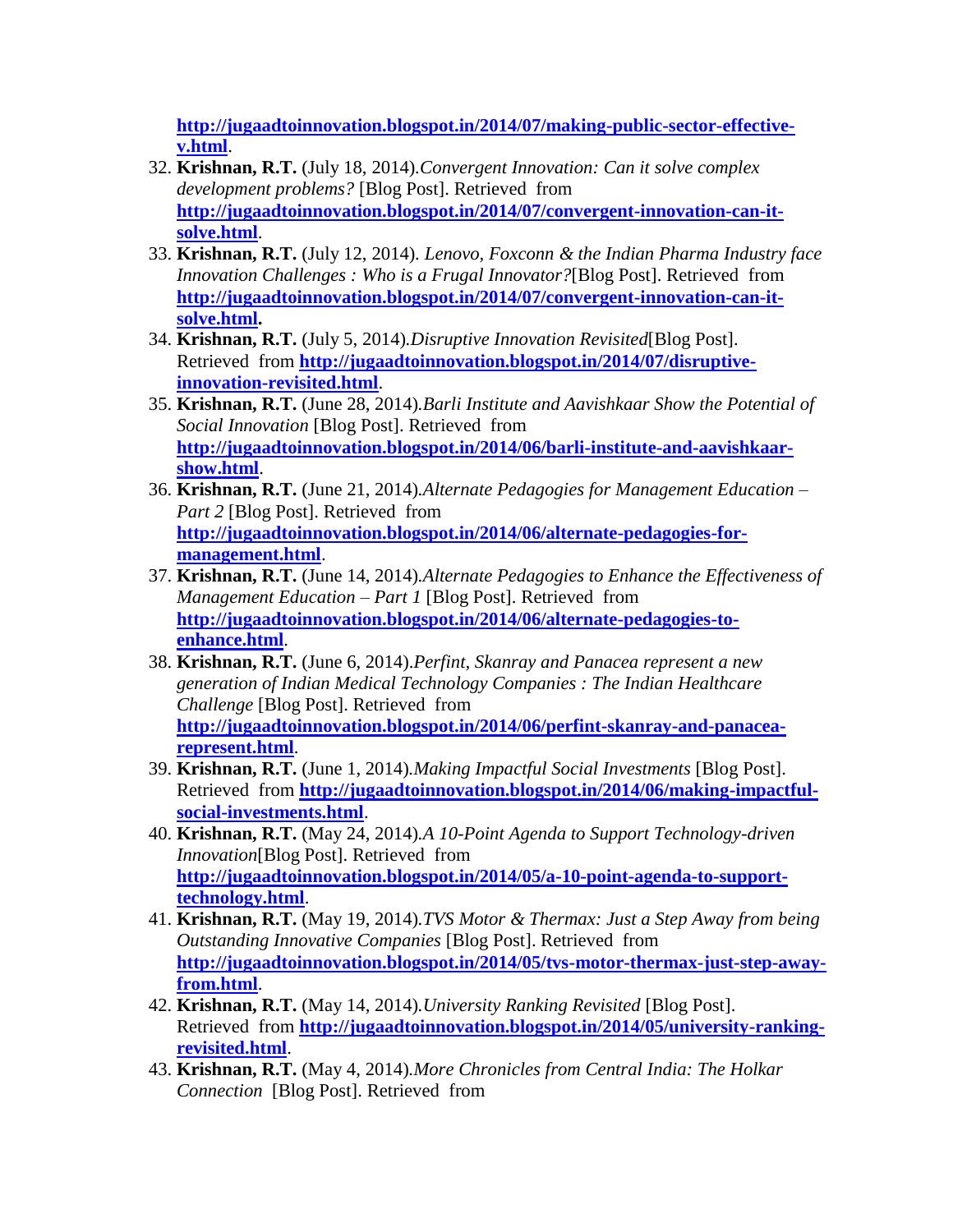**[http://jugaadtoinnovation.blogspot.in/2014/05/more-chronicles-from-central](http://jugaadtoinnovation.blogspot.in/2014/05/more-chronicles-from-central-india.html)[india.html](http://jugaadtoinnovation.blogspot.in/2014/05/more-chronicles-from-central-india.html)**.

- 44. **Krishnan, R.T.** (April 27, 2014)*.Creating Collaborative Platforms for More Effective Innovation* [Blog Post]. Retrieved from **[http://jugaadtoinnovation.blogspot.in/2014/04/creating-collaborative-platforms](http://jugaadtoinnovation.blogspot.in/2014/04/creating-collaborative-platforms-for.html)[for.html](http://jugaadtoinnovation.blogspot.in/2014/04/creating-collaborative-platforms-for.html)**.
- 45. **Krishnan, R.T.** (April 20, 2014)*.McKinsey Global Institute Report on What India Should do…* [Blog Post]. Retrieved from **[http://jugaadtoinnovation.blogspot.in/2014/04/mckinsey-global-institute-report](http://jugaadtoinnovation.blogspot.in/2014/04/mckinsey-global-institute-report-on.html)[on.html](http://jugaadtoinnovation.blogspot.in/2014/04/mckinsey-global-institute-report-on.html)**.
- 46. **Krishnan, R.T.** (April 12, 2014)*.Allowing Indian Science to Flower and Bloom* [Blog Post]. Retrieved from **[http://jugaadtoinnovation.blogspot.in/2014/04/in-recent](http://jugaadtoinnovation.blogspot.in/2014/04/in-recent-article-in-prestigious.html)[article-in-prestigious.html](http://jugaadtoinnovation.blogspot.in/2014/04/in-recent-article-in-prestigious.html)**.
- 47. **Krishnan, R.T.** (April 5, 2014)*.Xerox Research Center India: High Potential Late Entrant to MNC R&D in India* [Blog Post]. Retrieved from **[http://jugaadtoinnovation.blogspot.in/2014/04/xerox-research-center-india](http://jugaadtoinnovation.blogspot.in/2014/04/xerox-research-center-india-high.html)[high.html](http://jugaadtoinnovation.blogspot.in/2014/04/xerox-research-center-india-high.html)**.
- 48. **Nargundkar, R.** (December 21, 2014). *Brand Slogans and More* [Blog Post]. Retrieved from **http://rnargundkar.blogspot.in/2014/12/brand-slogans-andmore.html**
- 49. **Nargundkar, R.** (December 18, 2014). *Airline Brands* [Blog Post]. Retrieved from **http://rnargundkar.blogspot.in/2014/12/airline-brands.html.**
- 50. **Nargundkar, R.** (December 9, 2014). *Rohtak and More* [Blog Post]. Retrieved from **http://rnargundkar.blogspot.in/2014/12/rohtak-and-more.html.**
- 51. **Nargundkar, R.** (November 20, 2014 ). *Digital Marketing- A Primer* [Blog Post]. Retrieved from **http://rnargundkar.blogspot.in/2014/11/digital-marketingprimer.html.**
- 52. **Nargundkar, R.** (November 7, 2014 ). *Kalyug- Book Review* [Blog Post]. Retrieved from **[http://rnargundkar.blogspot.in/2014/11/kalyug-book-review.html.](http://rnargundkar.blogspot.in/2014/11/kalyug-book-review.html)**
- 53. **Nargundkar, R.** (November 5, 2014 ). *Janapav Mela* [Blog Post]. Retrieved from **[http://rnargundkar.blogspot.in/2014/11/kalyug-book-review.html.](http://rnargundkar.blogspot.in/2014/11/kalyug-book-review.html)**
- 54. **Nargundkar, R.** (September 30, 2014). *Modi- A Marketing Genius* [Blog Post]. Retrieved from **[http://rnargundkar.blogspot.in/2014/09/modi-marketing](http://rnargundkar.blogspot.in/2014/09/modi-marketing-genius.html)[genius.html.](http://rnargundkar.blogspot.in/2014/09/modi-marketing-genius.html)**
- 55. **Nargundkar, R.** (September 27, 2014). *Of Beheadings and Not Being the Head* [Blog Post]. Retrieved from **[http://rnargundkar.blogspot.in/2014/09/of-beheadings-and](http://rnargundkar.blogspot.in/2014/09/of-beheadings-and-not-being-head.html)[not-being-head.html.](http://rnargundkar.blogspot.in/2014/09/of-beheadings-and-not-being-head.html)**
- 56. **Nargundkar, R.** (September 14, 2014). *Some Academic Learnings* [Blog Post]. Retrieved from **[http://rnargundkar.blogspot.in/2014/09/some-academic](http://rnargundkar.blogspot.in/2014/09/some-academic-learnings.html)[learnings.html.](http://rnargundkar.blogspot.in/2014/09/some-academic-learnings.html)**
- 57. **Nargundkar, R.** (September 14, 2014). *Arun Joshi's 'The Apprentice'* [Blog Post]. Retrieved from **[http://rnargundkar.blogspot.in/2014/09/arun-joshis](http://rnargundkar.blogspot.in/2014/09/arun-joshis-apprentice.html)[apprentice.html.](http://rnargundkar.blogspot.in/2014/09/arun-joshis-apprentice.html)**
- 58. **Nargundkar, R**. (September 6, 2014). *Ads We Made in 1984* [Blog Post]. Retrieved from **[http://rnargundkar.blogspot.in/2014/09/ads-we-made-in-1984.html.](http://rnargundkar.blogspot.in/2014/09/ads-we-made-in-1984.html)**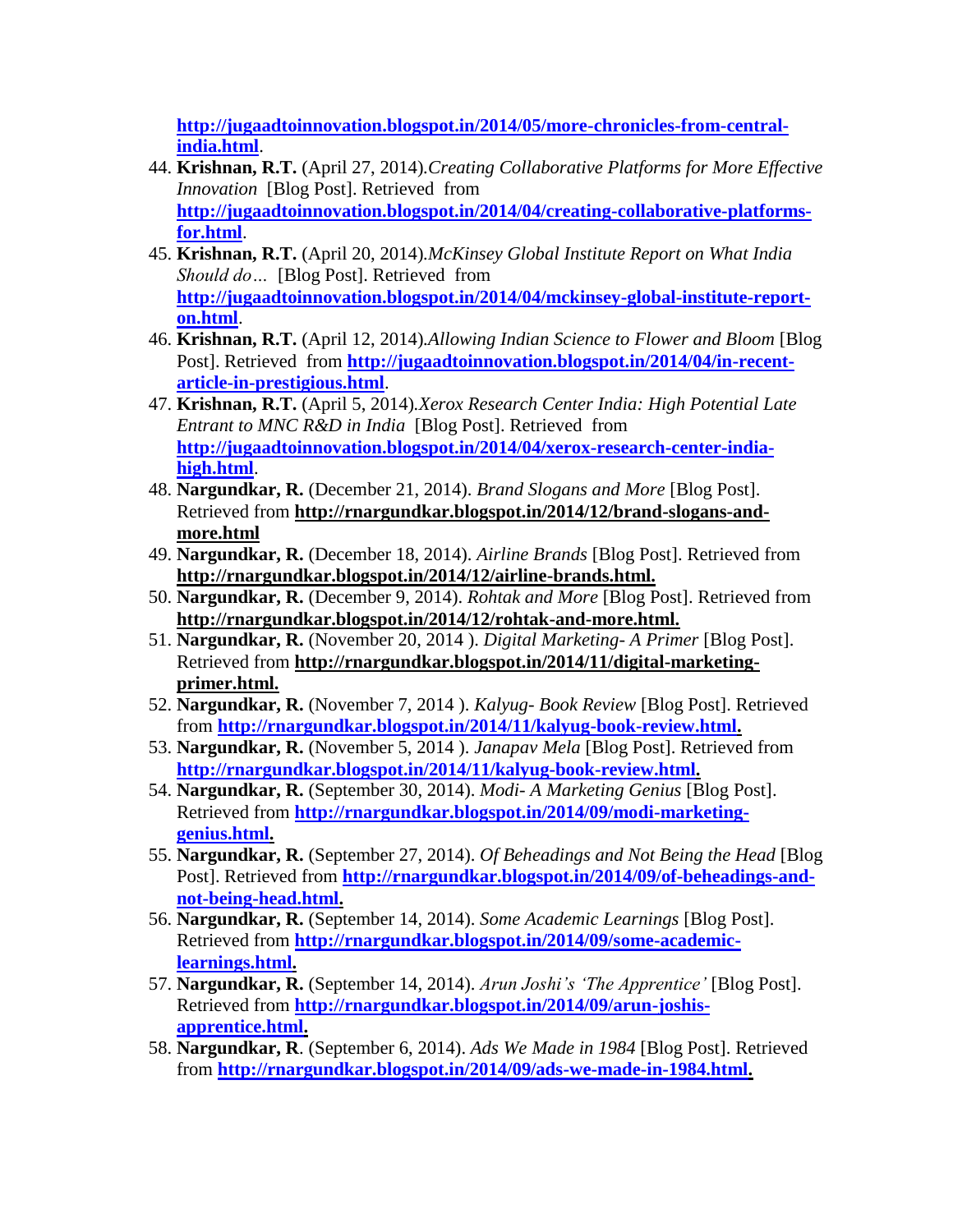- 59. **Nargundkar, R.** (August 26, 2014). *Dry State of Kerala-Its After-effects* [Blog Post]. Retrieved **from [http://rnargundkar.blogspot.in/2014/08/dry-state-of-kerala-its](http://rnargundkar.blogspot.in/2014/08/dry-state-of-kerala-its-after-effects.html)[after-effects.html.](http://rnargundkar.blogspot.in/2014/08/dry-state-of-kerala-its-after-effects.html)**
- 60. **Nargundkar, R.** (August 25, 2014). *Book Review- The Sceptical Patriot* [Blog Post]. Retrieved from **[http://rnargundkar.blogspot.in/2014/08/book-review-sceptical](http://rnargundkar.blogspot.in/2014/08/book-review-sceptical-patriot.html)[patriot.html.](http://rnargundkar.blogspot.in/2014/08/book-review-sceptical-patriot.html)**
- 61. **Nargundkar, R.** (August 23, 2014). *Planning Commission Decommissioned* [Blog Post]. Retrieved from **[http://rnargundkar.blogspot.in/2014/08/planning](http://rnargundkar.blogspot.in/2014/08/planning-commission-decommissioned.html)[commission-decommissioned.html.](http://rnargundkar.blogspot.in/2014/08/planning-commission-decommissioned.html)**
- 62. **Nargundkar, R.** (August 13, 2014). *How to Worry Less About Money- Book Review* [Blog Post]. Retrieved **from [http://rnargundkar.blogspot.in/2014/08/how-to-worry](http://rnargundkar.blogspot.in/2014/08/how-to-worry-less-about-money-book.html)[less-about-money-book.html](http://rnargundkar.blogspot.in/2014/08/how-to-worry-less-about-money-book.html)**.
- 63. **Nargundkar, R.** (August 5, 2014). *Book Review- Lady, You are not a Man* [Blog Post]. Retrieved from **[http://rnargundkar.blogspot.in/2014/08/book-review-lady-you-are](http://rnargundkar.blogspot.in/2014/08/book-review-lady-you-are-not-man.html)[not-man.html.](http://rnargundkar.blogspot.in/2014/08/book-review-lady-you-are-not-man.html)**
- 64. **Nargundkar, R.** (August 1, 2014). *Customer Service- Good and Bad* [Blog Post]. Retrieved from **[http://rnargundkar.blogspot.in/2014/08/customer-service-good-and](http://rnargundkar.blogspot.in/2014/08/customer-service-good-and-bad.html)[bad.html.](http://rnargundkar.blogspot.in/2014/08/customer-service-good-and-bad.html)**
- 65. **Nargundkar, R**. (July 27, 2014). *Researching Microbreweries* [Blog Post]. Retrieved from **[http://rnargundkar.blogspot.in/2014/07/researching-microbreweries.html.](http://rnargundkar.blogspot.in/2014/07/researching-microbreweries.html)**
- 66. **Nargundkar, R.** (July 21, 2014). *Global Events- A Citizen's View* [Blog Post]. Retrieved from **[http://rnargundkar.blogspot.in/2014/07/global-events-citizens](http://rnargundkar.blogspot.in/2014/07/global-events-citizens-view.html)[view.html.](http://rnargundkar.blogspot.in/2014/07/global-events-citizens-view.html)**
- 67. **Nargundkar, R**. (July 19, 2014). *Social Media is Bullshit- Book Review* [Blog Post]. Retrieved from **[http://rnargundkar.blogspot.in/2014/07/social-media-is-bullshit](http://rnargundkar.blogspot.in/2014/07/social-media-is-bullshit-book-review.html)[book-review.html.](http://rnargundkar.blogspot.in/2014/07/social-media-is-bullshit-book-review.html)**
- 68. **Nargundkar, R.** (June 15, 2014). *The Case of the Deadly Butter Chicken- Book Review* [Blog Post]. Retrieved from **[http://rnargundkar.blogspot.in/2014/06/the-case-of](http://rnargundkar.blogspot.in/2014/06/the-case-of-deadly-butter-chicken-book.html)[deadly-butter-chicken-book.html](http://rnargundkar.blogspot.in/2014/06/the-case-of-deadly-butter-chicken-book.html)**
- 69. **Nargundkar, R.** (May 26, 2014). *BJP's Marketing Campaign- An Analysis* [Blog Post]. Retrieved from **[http://rnargundkar.blogspot.in/2014/05/bjps-marketing](http://rnargundkar.blogspot.in/2014/05/bjps-marketing-campaign-analysis.html)[campaign-analysis.html.](http://rnargundkar.blogspot.in/2014/05/bjps-marketing-campaign-analysis.html)**
- 70. **Nargundkar, R**. (May 20, 2014). *The Americans- Book Review* [Blog Post]. Retrieved from **[http://rnargundkar.blogspot.in/2014/05/the-americans-book-review.html.](http://rnargundkar.blogspot.in/2014/05/the-americans-book-review.html)**
- 71. **Nargundkar, R.** (May 20, 2014). *We Lead the World …* [Blog Post]. Retrieved from **[http://rnargundkar.blogspot.in/2014/05/the-americans-book-review.html.](http://rnargundkar.blogspot.in/2014/05/the-americans-book-review.html)**
- 72. **Nargundkar, R.** (May 8, 2014). *Book Review- The Missing Ink by Philip Hensher* [Blog Post]. Retrieved from **[http://rnargundkar.blogspot.in/2014/05/book-review](http://rnargundkar.blogspot.in/2014/05/book-review-missing-ink-by-philip.html)[missing-ink-by-philip.html.](http://rnargundkar.blogspot.in/2014/05/book-review-missing-ink-by-philip.html)**
- 73. **Nargundkar, R.** (April 12, 2014). *Corporate Shenanigans and More* [Blog Post]. Retrieved from **[http://rnargundkar.blogspot.in/2014/04/corporate-shenanigans](http://rnargundkar.blogspot.in/2014/04/corporate-shenanigans-and-more.html)[and-more.html.](http://rnargundkar.blogspot.in/2014/04/corporate-shenanigans-and-more.html)**

**Academic Associates & FPM Participants Book**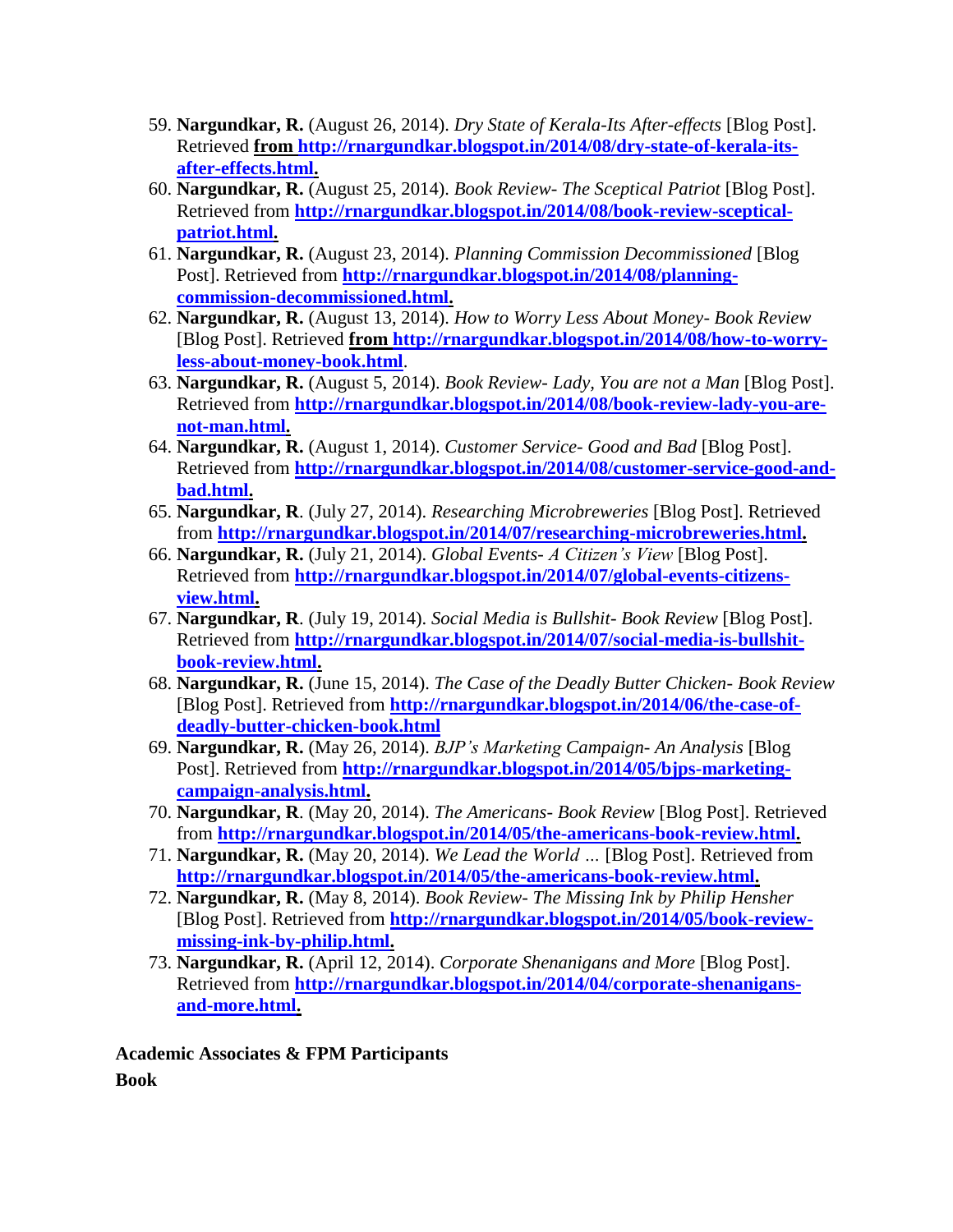**Sinha, R.** (2014). *Financial Management & Legal Affairs for Non-Profit Organisations in India* [eBook]. Lulu Press, ISBN: 978-1-312-59688-7.

#### **Book Chapters**

- 1. **Acharya, A. B.** and Shah, R.V. (2014). Witting Workaholism in Government Office: A Study of Indian Government Department. In Anamika Sinha , Reena Shah and Nina Muncherjee (Eds.), *Transforming HR Creating a Culture for Change and CSR* [pp. 333-346]. Excel India, ISBN 978-93-84869-07-6.
- 2. Deb, S., Mitra, C., **Majumdar, B.** and Sun, J. (2015). Capacity Enhancement of ICTC Counselor through Residential Training on HIV / AIDS. In S. Dev and A. Shukla (Eds.), *HIV/AIDS in India: A public health approach on contemporary trends* [pp. 69- 83]. New Delhi, Global Vision Publishing House.
- 3. Saha, T. and **Sinha, A.** (2014). Impact of Partition on Women's Empowerment: Delineated Through Sidhwa's Novel Cracking India. In D. Bhowmik, J. K. Pandey, A.K. Chintu and R. Ranjan (Eds.), *The Lightning of Empowerment: Gender Equality Development and Women Empowerment* [pp.160-176].New Delhi: Globus Press.
- 4. **Sinha, A.**, and Saha, T. (2014). Sustainability Of Financial Health Of India: A Domar Model Approach*.* In M. Bansal, and P. Insan. *Emerging Dimensions of Commerce and Management* [pp. 7-17], New Delhi: International Research Publication House.

# **Book Reviews**

**Sharma, R.** (2014). Book Review [Eric Schmidt and Jared Cohen (2013). The New Digital Age: Reshaping the Future of People, Nations and Business. Brilliance Corp], *Vikalpa*, 39(3), 141-142.

# **Articles/Research Papers Published in Journals**

- 1. Nair, N., Tripathy, P and **Sinha, R.** [et al.] (2015) Participatory Women's Groups and Counseling Through Home Visits to Improve Child Growth in Rural Eastern India: Protocol for a Cluster Randomised Controlled Trial. *BMC Public Health 2015*, 15:384 Available at DOI: 10.1186/s12889-015-1655-z.
- 2. **Sharma, R.** (2014). Challenges in Using Aadhar as Unique Identity Number for Delivery of e-Government Services. *CSI Communications*, 38(9), 30-31.
- 3. **Sikarwar, E.** (2014). A Re-examination of Exchange Rate Exposure: Industry Level Analysis of Indian Firms. *Global Business Review,* 15(4), 867-882.
- 4. **Sinha, A.** (2014). Carbon Emissions and Mortality Rates: A Causal Analysis for India (1971-2010). *International Journal of Economic Practices and Theories,* 4(4), 486-492.
- 5. **Sinha, A.** (2015). Modeling Energy Efficiency and Economic Growth: Evidences from India. *International Journal of Energy Economics and Policy,* 5(1), 54-68.
- 6. **Sinha, A.** and Mehta, A. (2014). Causal Analysis of India's Energy-led Growth and CO<sup>2</sup> Emission (1960-2010). *Indian Journal of Economics and Business, 13(1)*, 81-89.
- 7. **Sinha, R.** (2014). Are Effective Communication Helps Building Trust and Improving Performance of A Service Industry: A Literature Review and Theory Building. *Paripex-Indian Journal of Research,* 3(8).
- 8. **Sinha, R**. and Chatterjee, K. (2014). Why Food Security Should Get Precedence Over TFA in India. *The Management Accountant,* 49(11), 45-48.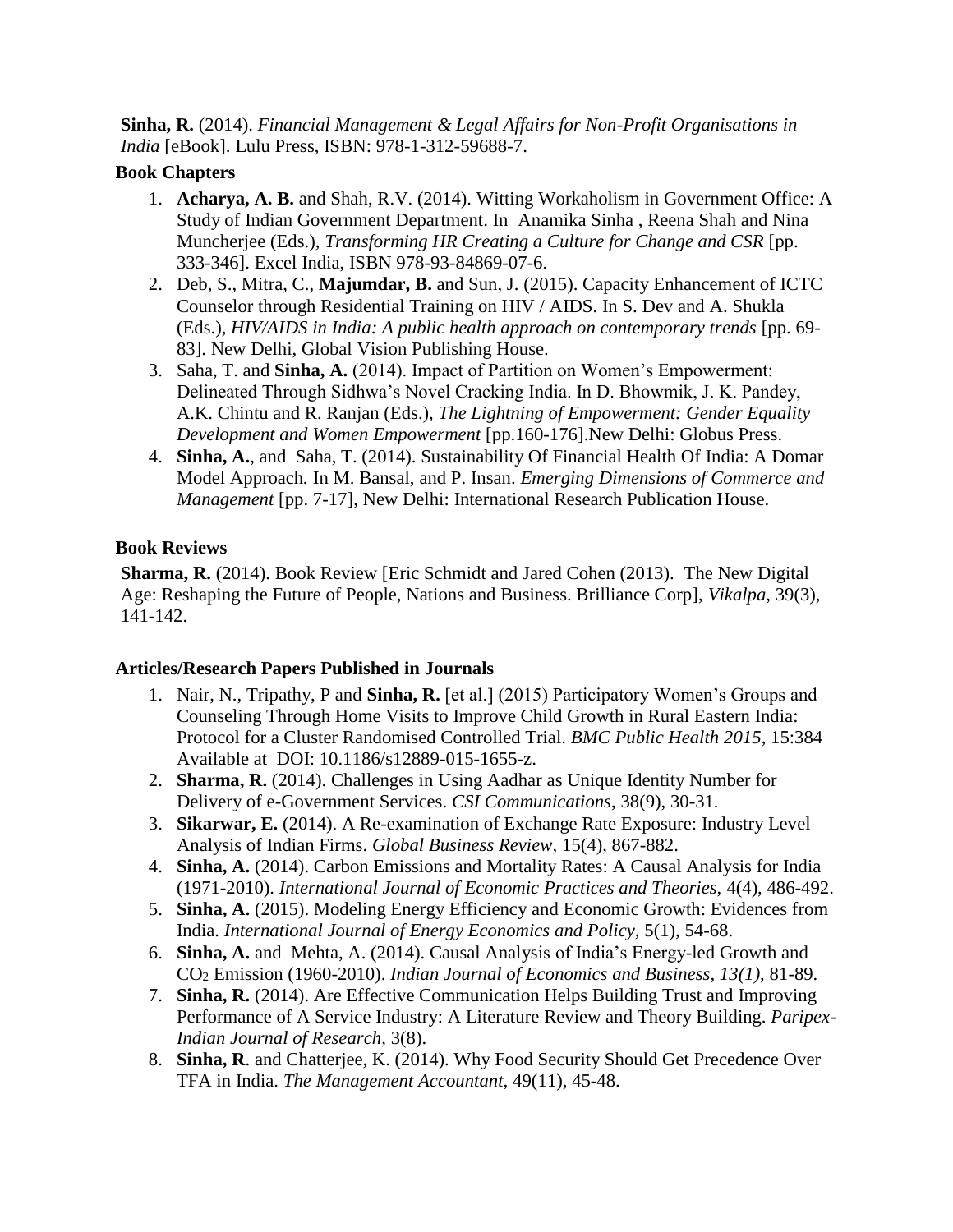9. **Trada, S**. and Goyal, V. (2014). Influence of Business Strategy on Inter-firm Coordination Efforts: Moderating Role of Environment. *Indore Management Journal*, *6(1),* 13-24.

### **Articles/Research Papers Published in Conference Proceedings**

**Jharia, P.** and Modani, K. (2015). Financial Inclusion in Biaora- Analyzing Usage in Penetration. In *Proceedings of International Conference: Poverty and Social Protection Conference 2015* [pp.59-71]. Serbia: Tomorrow Peoples Organisation, ISBN 978-86-87043- 28-2.

### **Paper Presented at Conferences/Workshops**

- 1. **Acharya, A. B.** (2014). Formal Institutional Intervention and Firm Performance: A Study on Search Operation by Government Revenue Authority. Presented at *the ANZAM Conference and Doctoral Workshop* Organised by Australia and New Zealand Academy of Management held during December 1-2, 2014 at University of Sydney, Australia.
- 2. **Acharya, A. B.** (2014). Formal Institutional Intervention and Firm Performance: A Study on Search Operation by Government Revenue Authority in India. Presented at *the SMS Special Conference and Doctoral & Junior Faculty Workshop* held during December 6-8, 2014 by Strategic Management Society at Sydney, Australia.
- 3. **Acharya, A. B.** and Shah, R.V. (2015). Witting Workaholism in Government Office: A Study of Indian Government Department. Presented at the *18th NIRMA International Conference on Management* held during January 8, 2015 at NIRMA University, Ahmedabad.
- 4. **Anand, P.** (2014). Knowledge Hiding Behaviour: Do Big Five Personalities Affect? Presented at the *Sixth International Conference on Excellence in Research and Education* Organized by Indian Institute of Management Indore held during May 8-11, 2014 at IIM Indore.
- 5. **Anand, P.** (2015). Top Management Teams and its impact on internationalization and firm's performance: A Relationship Model. Presented at *International Conference on Evidence Based Management 2015 (ICEBM2015)* Organized by Department of Management, Birla Institute of Technology & Science held during March 20-21, 2015 at Pilani.
- 6. **Chaturvedi, J.**, Chaturvedi, A. and Chaturvedi, R. (2015). Student Development in Educational Institutions. Presented at *9 th International Conference on Quality Management Practices for Global Excellence* Organized by Prestige Institute of Management And Research, Indore in Collaboration with Siam University, Thailand and International Latin University, Argentina held during January 30-31, 2015 at Prestige Institute of Management and Research, Indore.
- 7. **Chaurasia, A.** (2015), Impact of Green Marketing Strategies on Organizational Performance of Mahindra Reva: An Event Methodology Study. Presented at *Global Conference on Managing in Recovering Markets(GCMRM 2014-2017)* held during March 11-13, 2015 at Management Development Institute, Gurgaon.
- 8. **Chakrabarti, P.** (2014). Examining Contemporaneous Relationship between Return of Nifty Index and India VIX. Presented at *XIII Capital Markets Conference organized by*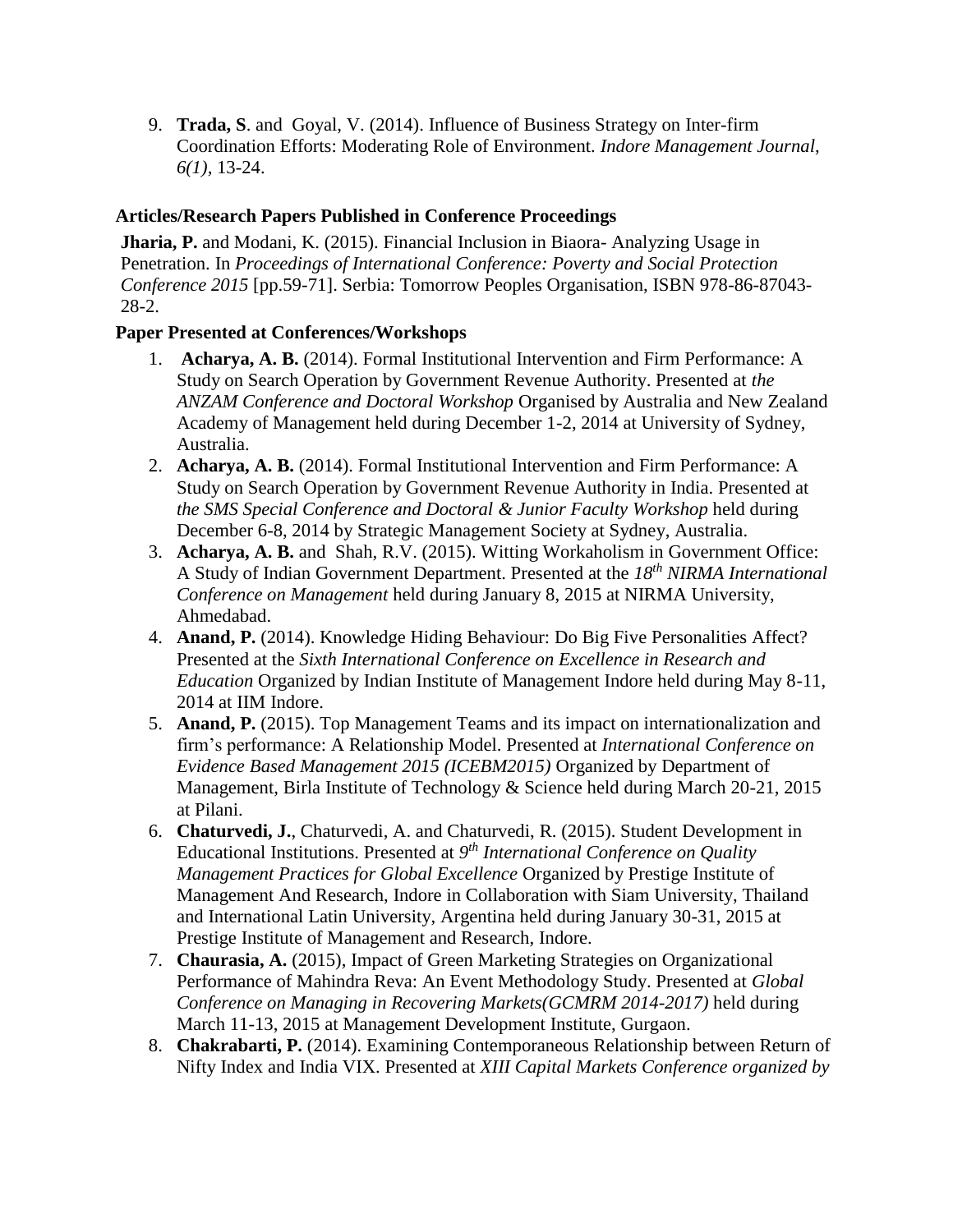UTI Institute of Capital Marketsand Gokhale Institute of Politics & Economics held during December 18 – 19, 2014 at *CBD Belapur, Navi Mumbai.*

- 9. **Das, M.** (2014). Digital Extended Self Unleashed : Beyond the Realm of Virtual World. Presented at *International Conference on Information Systems Research and Teaching* **held during December 22-23, 2014 held at Indian Institute of Management Indore.**
- 10. **Jain, S.** (2014). How Mismanaging Performance Could Result in Fire of a Right Employee: a Case Study. Presented at *Global Summit on Management Cases* held during December 12-13, 2014 at Indian Institute of Management Raipur, Chhattisgarh.
- 11. **Khanna, V.** (2015). The Subjective Experience of Time and Love. Presented at the International Workshop on Love and Time Organised by the European Philosophical Society for the Study of Emotions (EPSSE) held on March 8, 2015 at University of Haifa, Israel.
- 12. **Misra, P.** and **Gupta, P.** (2014). Relationship between Knowledge Acquisition, Cultural Distance and Performance of Firms in International Joint Venture: An Absorptive Capacity Approach. Presented at 2<sup>nd</sup> PAN-IIM World Management *Conference (PAN-IIM WMC 2014)* held during November 5-8, 2014 at Indian Institute of Management Kozhikode.
- 13. **Mondal, R**., **Singh, N.,** and **Pandey, A.** (2014). Impact of Institutional Quality on Government Expenditure and Growth: A Case of India. Presented at  $2^{nd}$  *PAN-IIM World Management Conference (PAN-IIM WMC 2014)* held during November 5-8, 2014 at Indian Institute of Management Kozhikode.
- 14. **Pandey, P.** (2014). *Adaptive Fuzzy Estimation Approach for the Mitigation of Demand order Variance*. Presented at XVIII Annual International Conference of the Society of Operations Management held during **December 12-14, 2014 at** Indian Institute of Technology, Roorkee.
- 15. **Pandey, P.** (2014). Study of Some Publically Known Allocation Mechanisms for the Capacity Constrained Game. Presented at *4 th biennial Supply Chain Management Conference on Socially Responsible Supply Chains* held during December 18-19, 2014 at Indian Institute of Management, Bangalore.
- 16. **Shukla, R.** (2014). Economic Crisis and Policy Response. Presented at *9 th Annual International Conference on Public Policy and Management* held during August 11-13, 2014 at Indian Institute of Management Bangalore.
- 17. **Shukla, R.** (2014). Impact of Global Financial Crisis on Corporate Saving in India, A Dynamic Panel Analysis. Presented at *Fourth IIFT Conference on Empirical Issues in International Trade and Finance* held during December 18-19, 2014 at the Indian Institute of Foreign Trade, New Delhi.
- 18. **Sinha, A.** (2015). Inequality of Carbon Intensities Across OECD Countries. Presented at *7 th International Conference on Applied Energy* held during March 28-31, 2015 at Abu Dhabi, United Arab Emirates.
- 19. **Sinha, A.** (2015). Nature of Energy Index Volatility in Post Financial Crisis Period: Evidences from India. Presented at *7 th International Conference on Applied Energy* held during March 28-31, 2015 at Abu Dhabi, United Arab Emirates.

#### **Working Papers**